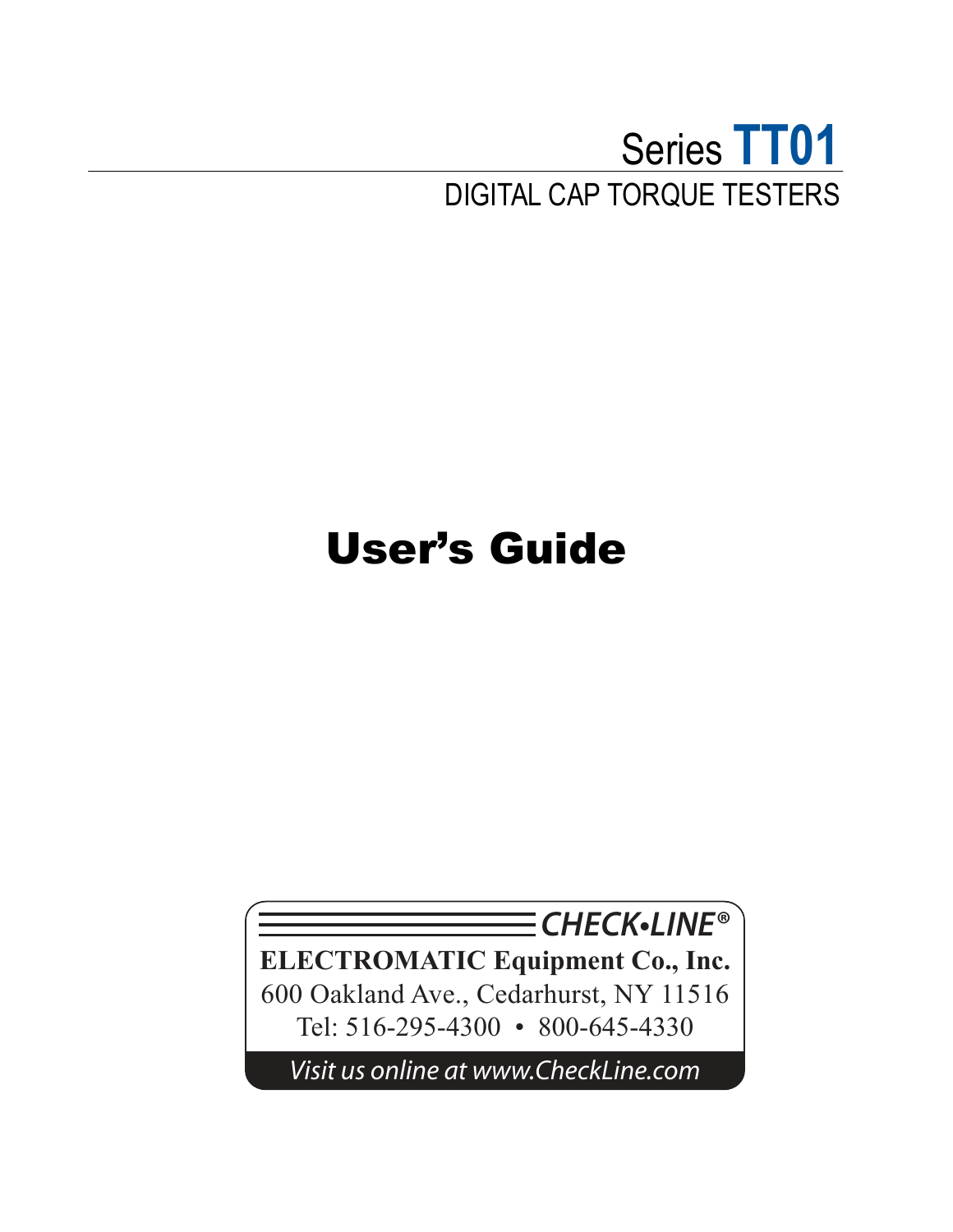## *Thank you…*



Thank you for purchasing a Mark-10 Series TT01 digital cap torque tester, designed to measure bottle cap application and removal torque.

With proper usage, we are confident that you will get many years of great service with this product. Mark-10 instruments are ruggedly built for both laboratory and industrial environments.

This User's Guide provides setup, safety, and operation instructions. Dimensions and specifications are also provided. For additional information or answers to your questions, please do not hesitate to contact us. Our technical support and engineering teams are eager to assist you.

**Before use, each person who is to use a Series TT01 digital cap torque tester should be fully trained in appropriate operation and safety procedures.** 

## **TABLE OF CONTENTS**

| HOME SCREEN AND CONTROLS 5           |  |
|--------------------------------------|--|
|                                      |  |
|                                      |  |
|                                      |  |
|                                      |  |
|                                      |  |
|                                      |  |
| DATA MEMORY AND STATISTICS 13        |  |
| <b>COMMUNICATIONS AND OUTPUTS 15</b> |  |
|                                      |  |
|                                      |  |
|                                      |  |
|                                      |  |
|                                      |  |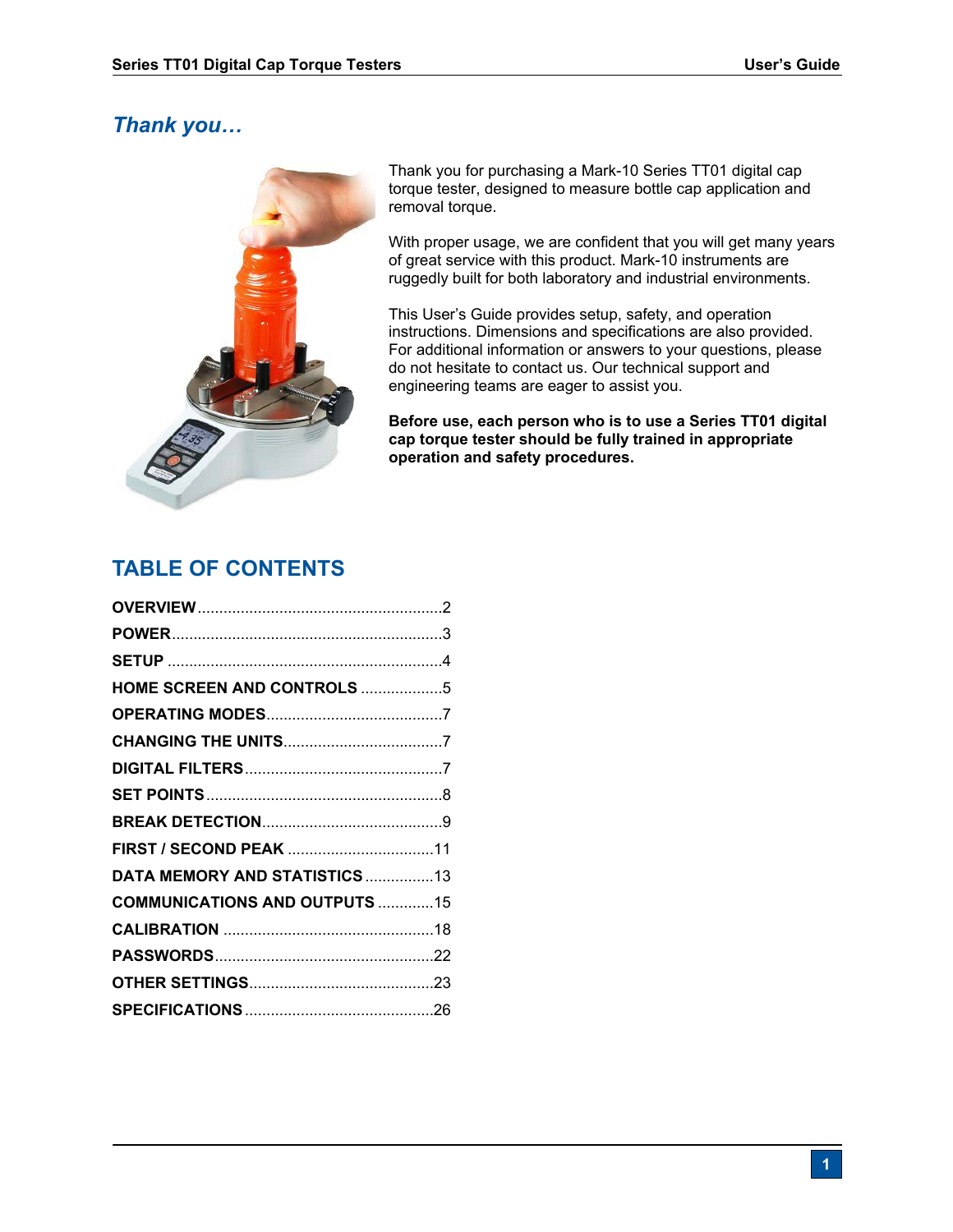### **1 OVERVIEW**

#### **1.1 List of included items**

| Qty. | Part No.          | <b>Description</b>                                                                                        |
|------|-------------------|-----------------------------------------------------------------------------------------------------------|
|      | MTT01-12/         | Series TT01 digital cap torque tester                                                                     |
|      | MTT01-25/         |                                                                                                           |
|      | MTT01-50 /        |                                                                                                           |
|      | MTT01-100         |                                                                                                           |
|      | CT004             | Sample gripping posts, 4                                                                                  |
|      | 08-1026           | Battery (inside the instrument)                                                                           |
|      |                   | Certificate of calibration                                                                                |
|      | 09-1165           | USB cable                                                                                                 |
| 1    |                   | Resource CD (USB driver, user's guides, MESUR™ Lite software,<br>MESUR™gauge DEMO software, User's Guide) |
|      | CT <sub>001</sub> | Flat jaws set, 2 (optional)                                                                               |
|      | CT002             | Carrying case (optional)                                                                                  |
|      | CT003             | Adjustable jaws set, 2 (optional)                                                                         |
|      | CT005             | Set of 2.5" sample gripping posts, 4                                                                      |
|      | CT <sub>006</sub> | Set of 4" sample gripping posts, 4                                                                        |
|      | CT007             | Kit of sample gripping posts, 12                                                                          |

#### **1.2 Safety / Proper Usage**

#### **Caution!**

#### **Note the torque tester's capacity before use and ensure that the capacity is not exceeded. Producing a torque greater than 150% of the tester's capacity can damage the internal sensor. An overload can occur whether the tester is powered on or off.**

The tester is designed primarily for the testing of threaded bottle caps, although other items can be tested as well. Items that should not be used with the tester include potentially flammable substances or products, items that can shatter in an unsafe manner, and any other components that can present an exceedingly hazardous situation when acted upon by a load.

The following safety checks and procedures should be performed before and during operation:

- 1. Never operate the tester if there is any visible damage to the AC adapter or the tester itself.
- 2. Ensure that the tester is kept away from water or any other electrically conductive liquids at all times.
- 3. The tester should be serviced by a trained technician only. AC power must be disconnected and the tester must be powered off before the housing is opened.
- 4. Always consider the characteristics of the sample being tested before initiating a test. A risk assessment should be carried out beforehand to ensure that all safety measures have been addressed and implemented.
- 5. Wear eye and face protection when testing, especially when testing brittle samples that have the potential to shatter under force. Be aware of the dangers posed by potential energy that can accumulate in the sample during testing. Extra bodily protection should be worn if a destructive failure of a test sample is possible.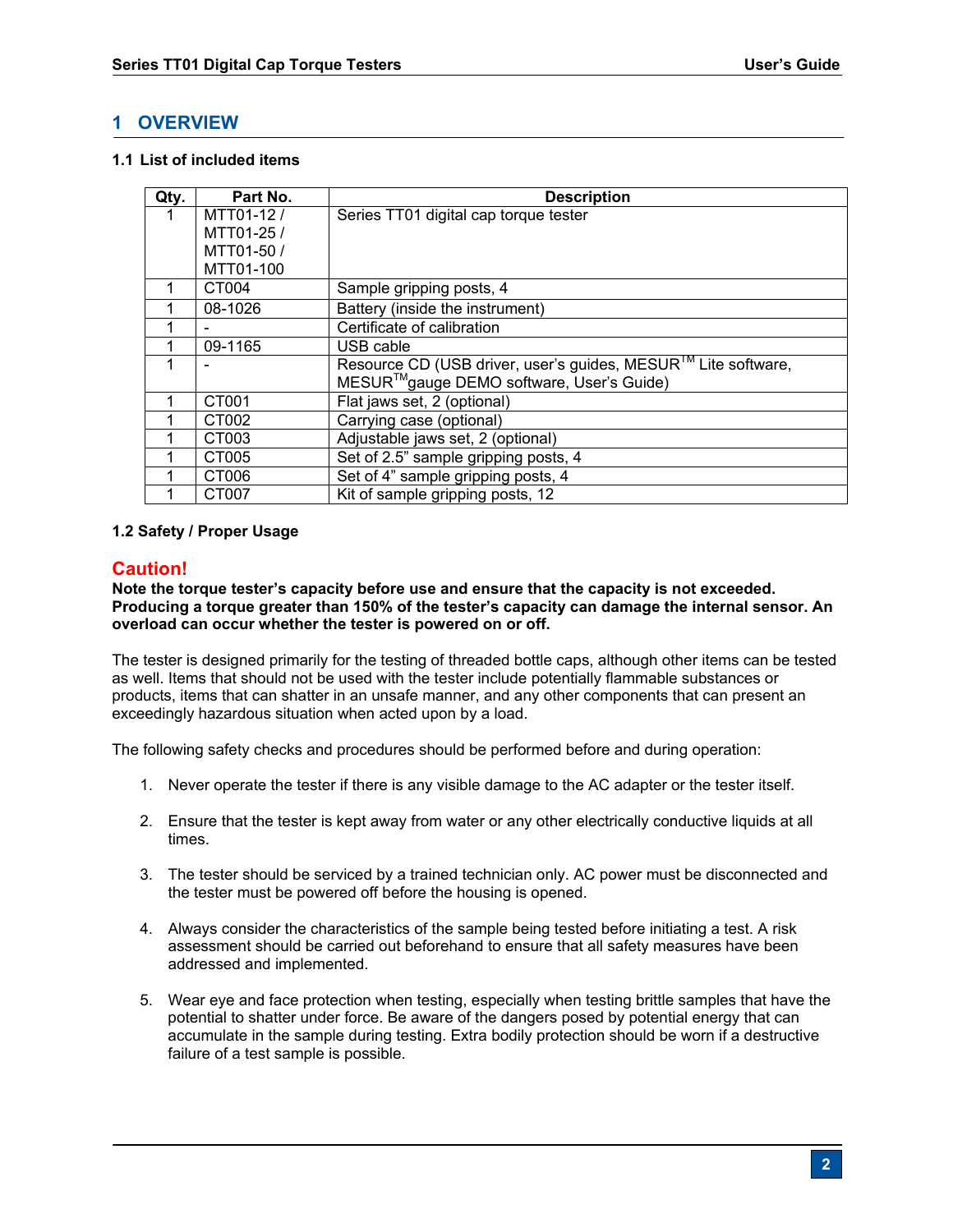- 6. In certain applications, such as the testing of brittle samples that can shatter, or other applications that could lead to a hazardous situation, it is strongly recommended that a machine guarding system be employed to protect the operator and others in the vicinity from shards or debris.
- 7. When the tester is not in use, ensure that the power is turned off.

## **2 POWER**

The TT01 is powered either by an 8.4V NiMH rechargeable battery or by an AC adapter. Since these batteries are subject to self discharge, it may be necessary to recharge the unit after a prolonged period of storage. Plug the accompanying charger into the AC outlet and insert the charger plug into the receptacle on the tester (refer to the illustration below). The battery will fully charge in approximately 8 hours.



**Serial connector** 

#### **Caution!**

**Do not use chargers or batteries other than supplied or instrument damage may occur.** 

If the AC adapter is plugged in, an icon appears in the lower left corner of the display, as follows:  $\Box$ 

If the AC adapter is not plugged in, battery power drainage is denoted in a five-step process:

- 1. When battery life is greater than 75%, the following indicator is present:
- 2. When battery life is between 50% and 75%, the following indicator is present:  $\blacksquare$
- 3. When battery life is between 25% and 50%, the following indicator is present:  $\square$
- 4. When battery life is less than 25%, the following indicator is present:
- 5. When battery life drops to approximately 2%, the indicator from step 4 will be flashing. Several minutes after (timing depends on usage and whether the backlight is turned on or off), a message appears, "BATTERY VOLTAGE TOO LOW. POWERING OFF". A 4-tone audio indicator will sound and the tester will power off.

The tester can be configured to automatically power off following a period of inactivity. Refer to the **Other Settings** section for details.

If battery replacement is necessary, the battery may be accessed by removing the cover attached to the underside of the base.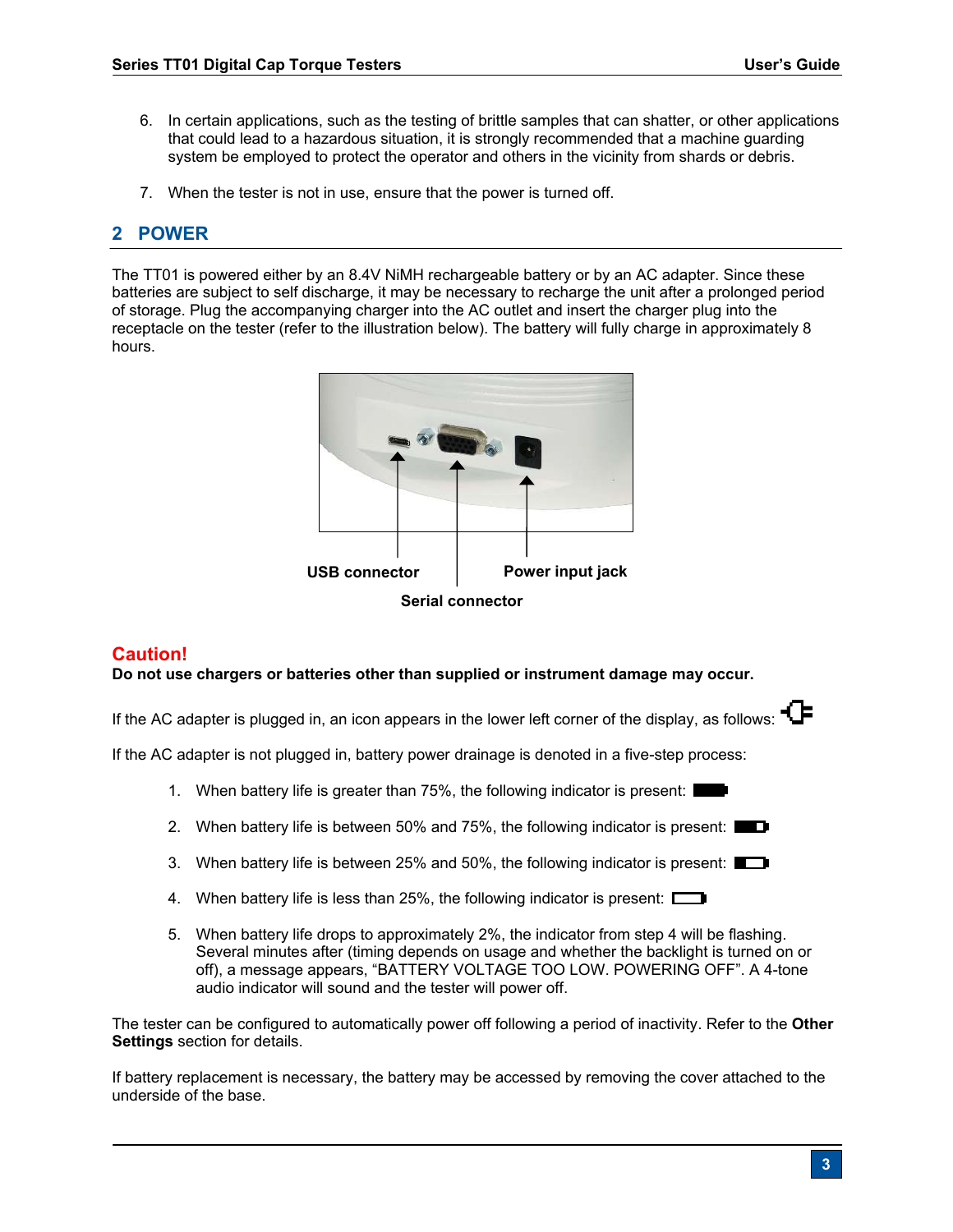## **3 SETUP**

#### **3.1 Mechanical Setup**

Place the sample between the posts or jaws of the tester, and tighten, using the knob. Always ensure that the sample is gripped firmly, however, excessive tightening of thin-walled closures may result in sample deformation, possibly affecting test results. When the sample is secured, gradually exert torque on the bottle cap by hand.

#### *3.1.1 Sample gripping methods*

Three different sample gripping methods are available, as shown below:







Posts (included) Flat jaws (optional) Adjustable jaws (optional)

#### *3.1.2 Proper alignment*

The center of the bottle cap should be positioned axially with respect to the center of the loading table. Side loading or off-center loading may produce erroneous readings, and can damage the instrument.

#### *3.1.3 Mounting to a bench*

The tester can be mounted to a bench using the four threaded holes on the underside of the base.

#### **3.2 Installing the USB driver**

If communicating via USB, install the USB driver provided on the Resource CD. Installation instructions may also be found on the CD or may be downloaded from www.mark-10.com.

#### **Caution!**

#### *Install the USB driver before physically connecting the tester to a PC with the USB cable.*

Further instructions for configuring and using the tester's outputs are provided in the **Communications and Outputs** section.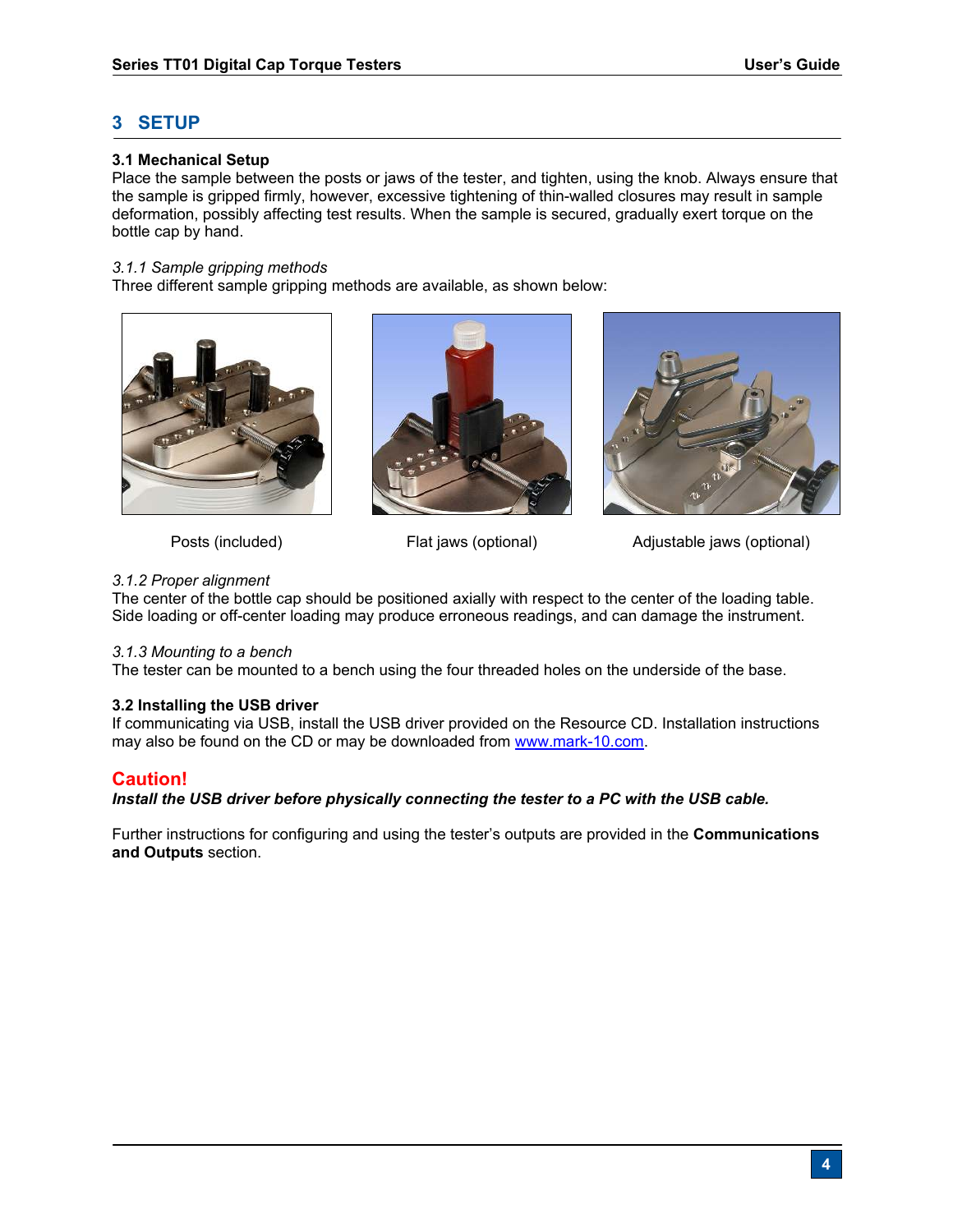## **4 HOME SCREEN AND CONTROLS**



| No.            | <b>Name</b>                     | <b>Description</b>                                                                                                                                                                                                                                                                                                                                                                                                                                                                                                                                                            |  |  |
|----------------|---------------------------------|-------------------------------------------------------------------------------------------------------------------------------------------------------------------------------------------------------------------------------------------------------------------------------------------------------------------------------------------------------------------------------------------------------------------------------------------------------------------------------------------------------------------------------------------------------------------------------|--|--|
|                | <b>Measurement</b>              | $\mathbf{F}$ – indicates clockwise direction                                                                                                                                                                                                                                                                                                                                                                                                                                                                                                                                  |  |  |
| 1              | direction                       | $\Box$ – indicates counter-clockwise direction                                                                                                                                                                                                                                                                                                                                                                                                                                                                                                                                |  |  |
| indicator      |                                 | These indicators are used throughout the display and menu.                                                                                                                                                                                                                                                                                                                                                                                                                                                                                                                    |  |  |
| $\mathbf{2}$   | <b>Peaks</b>                    | The maximum measured clockwise and counter-clockwise readings. These                                                                                                                                                                                                                                                                                                                                                                                                                                                                                                          |  |  |
|                |                                 | readings are reset by pressing ZERO or by powering the tester off and on.                                                                                                                                                                                                                                                                                                                                                                                                                                                                                                     |  |  |
| 3              | <b>Primary reading</b>          | The current displayed load reading. See Operating Modes section for                                                                                                                                                                                                                                                                                                                                                                                                                                                                                                           |  |  |
|                |                                 | details.                                                                                                                                                                                                                                                                                                                                                                                                                                                                                                                                                                      |  |  |
|                |                                 | The current measurement unit. Abbreviations are as follows:                                                                                                                                                                                                                                                                                                                                                                                                                                                                                                                   |  |  |
|                |                                 | ozFin – Ounce-inch                                                                                                                                                                                                                                                                                                                                                                                                                                                                                                                                                            |  |  |
| 4              | <b>Units</b>                    | IbFin - Pound-inch                                                                                                                                                                                                                                                                                                                                                                                                                                                                                                                                                            |  |  |
|                |                                 | kgFcm - Kilogram-centimeter                                                                                                                                                                                                                                                                                                                                                                                                                                                                                                                                                   |  |  |
|                |                                 | Ncm - Newton-centimeter                                                                                                                                                                                                                                                                                                                                                                                                                                                                                                                                                       |  |  |
|                |                                 | Nm - Newton-meter                                                                                                                                                                                                                                                                                                                                                                                                                                                                                                                                                             |  |  |
| 5              | Load bar                        | Analog indicator to identify when an overload condition is imminent. The bar<br>increases either to the right or left from the midpoint of the graph. Increasing<br>to the right indicates clockwise load, increasing to the left indicates counter-<br>clockwise load. If set points are enabled, triangular markers are displayed for<br>visual convenience. This indicator reflects the actual load, which may not<br>correspond to the primary reading (depends on operating mode). The ZERO<br>key does not reset the load bar. See Operating Modes section for details. |  |  |
|                | <b>Break Detection</b>          | The letter "B" appears if the Break Detection function is enabled. Refer to the                                                                                                                                                                                                                                                                                                                                                                                                                                                                                               |  |  |
| 6              | On/Off                          | <b>Break Detection section for details.</b>                                                                                                                                                                                                                                                                                                                                                                                                                                                                                                                                   |  |  |
| $\overline{7}$ | <b>Mode</b>                     | The current measurement mode. Abbreviations are as follows:<br>RT - Real Time<br>PCW - Peak Clockwise<br>PCCW - Peak Counter-clockwise<br>See Operating Modes section for details about each of these modes                                                                                                                                                                                                                                                                                                                                                                   |  |  |
| 8              | Number of stored<br>data points | The number of stored data points in memory, up to 1000. Displayed only if<br>Memory Storage is enabled for the DATA key.                                                                                                                                                                                                                                                                                                                                                                                                                                                      |  |  |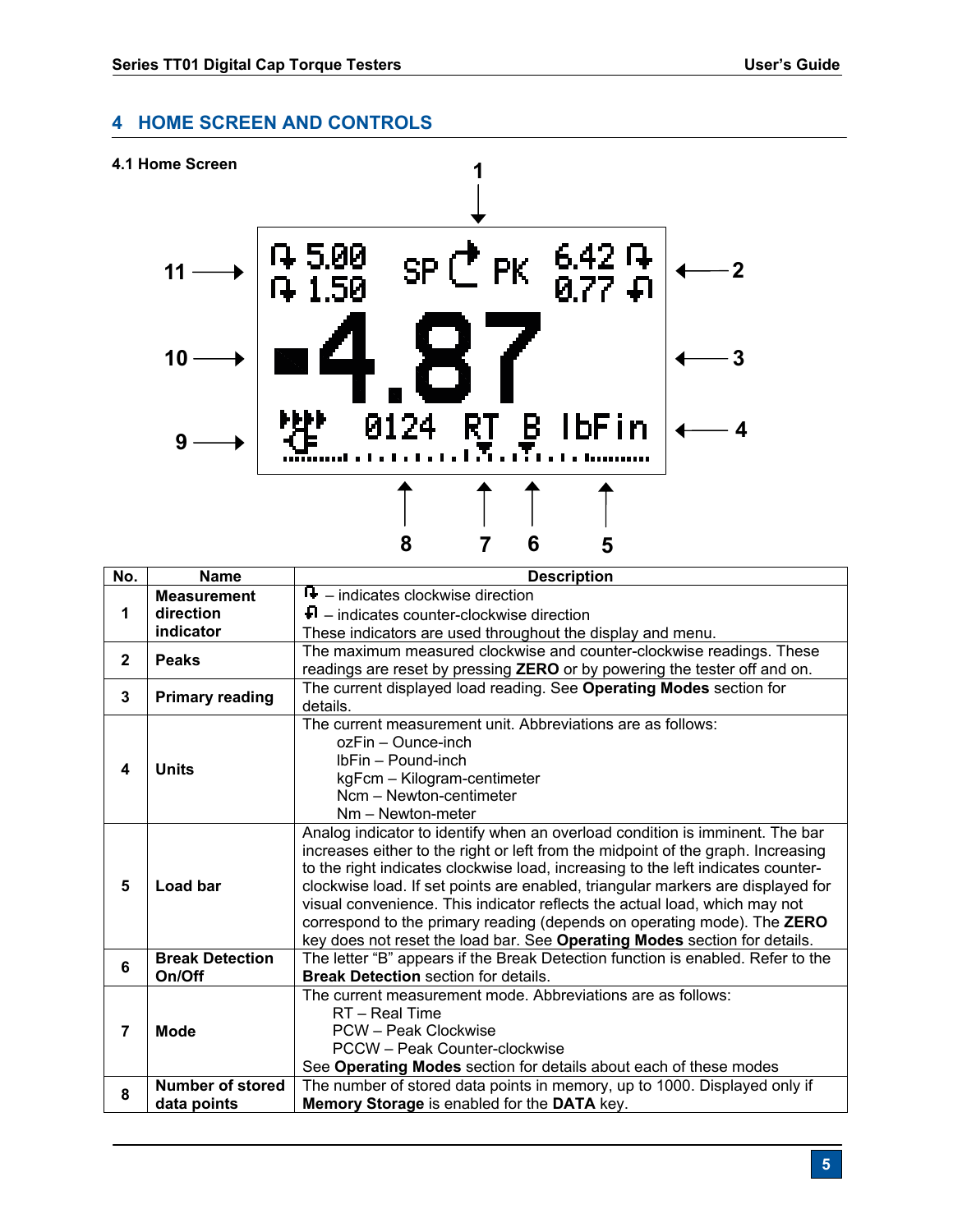|    | Battery / AC      | Either the AC adapter icon or battery power icon will be shown, depending on   |  |  |
|----|-------------------|--------------------------------------------------------------------------------|--|--|
|    | adapter indicator | power conditions. Refer to the <b>Power</b> section for details.               |  |  |
|    |                   | Correspond to the programmed set points. Indicator definitions are as follows: |  |  |
|    | High / low limit  | $\triangle$ – the primary reading is greater than the upper load limit         |  |  |
| 10 | indicators        | $\blacksquare$ – the primary reading is between the load limits                |  |  |
|    |                   | $\blacktriangleright$ - the primary reading is less than the lower load limit  |  |  |
|    |                   | The programmed load limit values. Typically used for pass/fail type testing.   |  |  |
|    | <b>Set points</b> | One, two, or no indicators may be present, depending on the configuration      |  |  |
|    |                   | shown in the Set Points menu item.                                             |  |  |

#### **4.2 Controls**

| <b>Primary</b> |                                                                                                                                               | <b>Secondary</b> |                                                                                                                            |
|----------------|-----------------------------------------------------------------------------------------------------------------------------------------------|------------------|----------------------------------------------------------------------------------------------------------------------------|
| Label          | <b>Primary Function</b>                                                                                                                       | Label            | <b>Secondary Function</b>                                                                                                  |
| ပ              | Powers the tester on and off. Press<br>briefly to power on, press and hold<br>to power off. Active only when the<br>home screen is displayed. | <b>ENTER</b>     | Various uses, as described in the<br>following sections.                                                                   |
| <b>ZERO</b>    | Zeroes the primary reading and<br>peaks.                                                                                                      | (UP)             | Navigates up through the menu and<br>sub-menus.                                                                            |
| <b>MENU</b>    | Accesses the main menu.                                                                                                                       | <b>ESCAPE</b>    | Reverts one step backwards through<br>the menu hierarchy.                                                                  |
| <b>MODE</b>    | Toggles between measurement<br>modes.                                                                                                         | (DOWN)           | Navigates down through the menu<br>and sub-menus.                                                                          |
| <b>DATA</b>    | Stores a value to memory and/or<br>transmits the current reading to an<br>external device, depending on<br>configuration.                     | <b>DIRECTION</b> | Toggles between clockwise and<br>counter-clockwise directions while<br>configuring set points and other menu<br>functions. |

**Note:** Measurement units are configured through the menu. Refer to the **Changing The Units** section for details.

#### **4.3 Menu navigation basics**

Most of the tester's various functions and parameters are configured through the main menu. To access the menu press **MENU**. Use the **UP** and **DOWN** keys to scroll through the items. The current selection is denoted with clear text over a dark background. Press **ENTER** to select a menu item, then use **UP** and **DOWN** again to scroll through the sub-menus. Press **ENTER** again to select the sub-menu item.

For parameters that may be either selected or deselected, press **ENTER** to toggle between selecting and deselecting. An asterisk (**\***) to the left of the parameter label is used to indicate when the parameter has been selected.

For parameters requiring the input of a numerical value, use the **UP** and **DOWN** keys to increment or decrement the value. Press and hold either key to auto-increment at a gradually increasing rate. When the desired value has been reached, press **ENTER** to save the change and revert back to the sub-menu item, or press **ESCAPE** to revert back to the sub-menu item without saving. Press **ESCAPE** to revert one step back in the menu hierarchy until back into normal operating mode.

Refer to the following sections for details about setting up particular functions and parameters.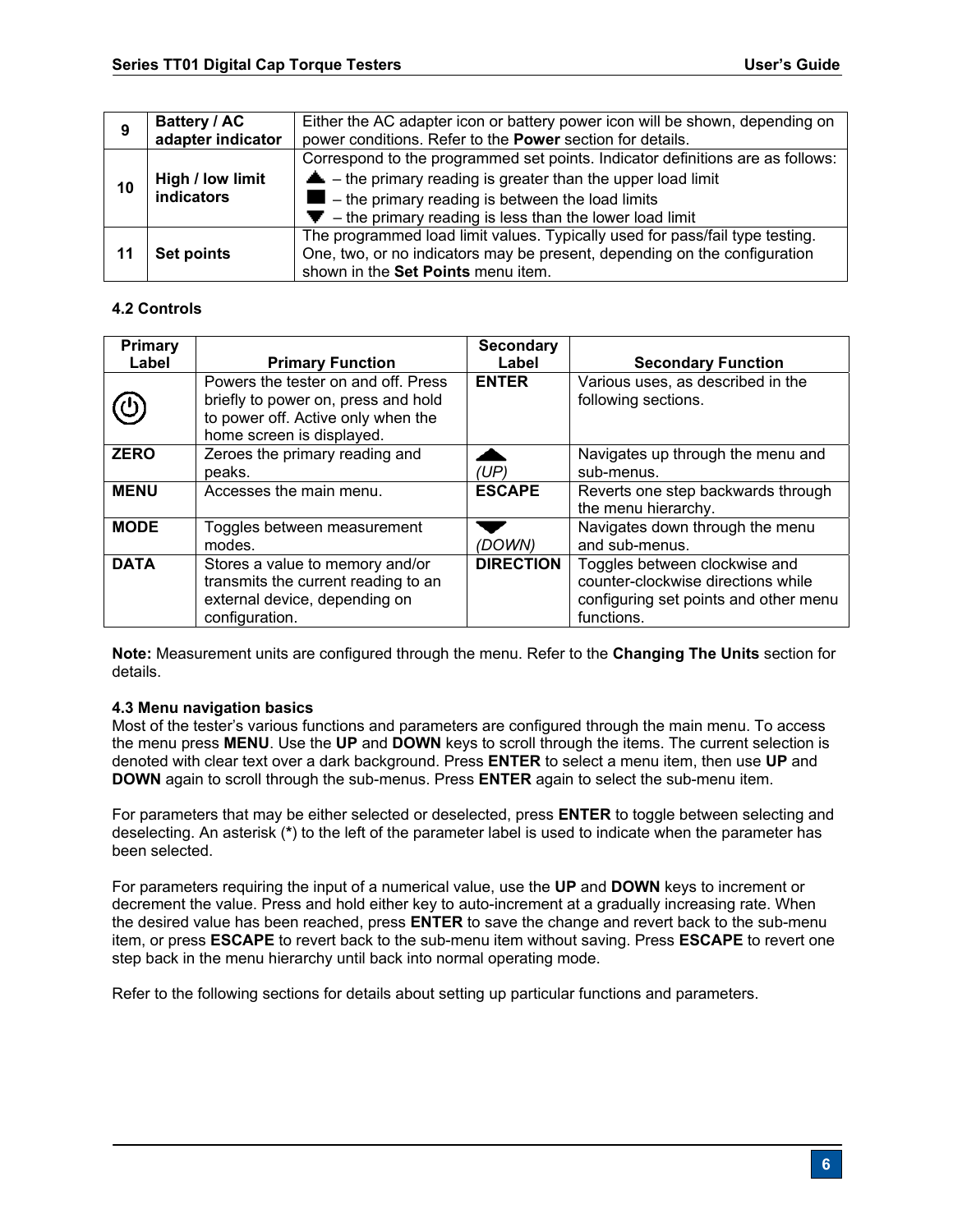## **5 OPERATING MODES**

#### **Caution!**

**In any operating mode, if the capacity of the instrument has been exceeded by more than 110%, the display will show "OVER" to indicate an overload. A continuous audible tone will be sounded (if tones are enabled) until the MENU key has been pressed or the load has been reduced to a safe level.** 

Three operating modes are possible with the TT01 torque tester. To cycle between the modes, press **MODE** while in the home screen.

#### **5.1 Real time (RT)**

The primary reading corresponds to the live measured reading.

#### **5.2 Peak Clockwise (PCW)**

The primary reading corresponds to the peak clockwise reading observed. If the actual load decreases from the peak value, the peak will still be retained in the primary reading area of the display. Pressing **ZERO** will reset the value.

#### **5.3 Peak Counter-clockwise (PCCW)**

Same as above, but for counter-clockwise readings.

## **6 CHANGING THE UNITS**

The TT01 can display five different measurement units. To change the unit, select **Units** from the menu. The display will list the available units, as follows:

UNITS ozFin \* lbFin kgFcm Ncm Nm

The tester will always power on with the unit selected in this sub-menu.

## **7 DIGITAL FILTERS**

Digital filters are provided to help smooth out the readings in situations where there is mechanical interference in the work area or test sample. These filters utilize the moving average technique in which consecutive readings are pushed through a buffer and the displayed reading is the average of the buffer contents. By varying the length of the buffer, a variable smoothing effect can be achieved. The selection of 1 will disable the filter since the average of a single value is the value itself.

To access digital filter settings, select **Filters** from the menu. The display appears as follows: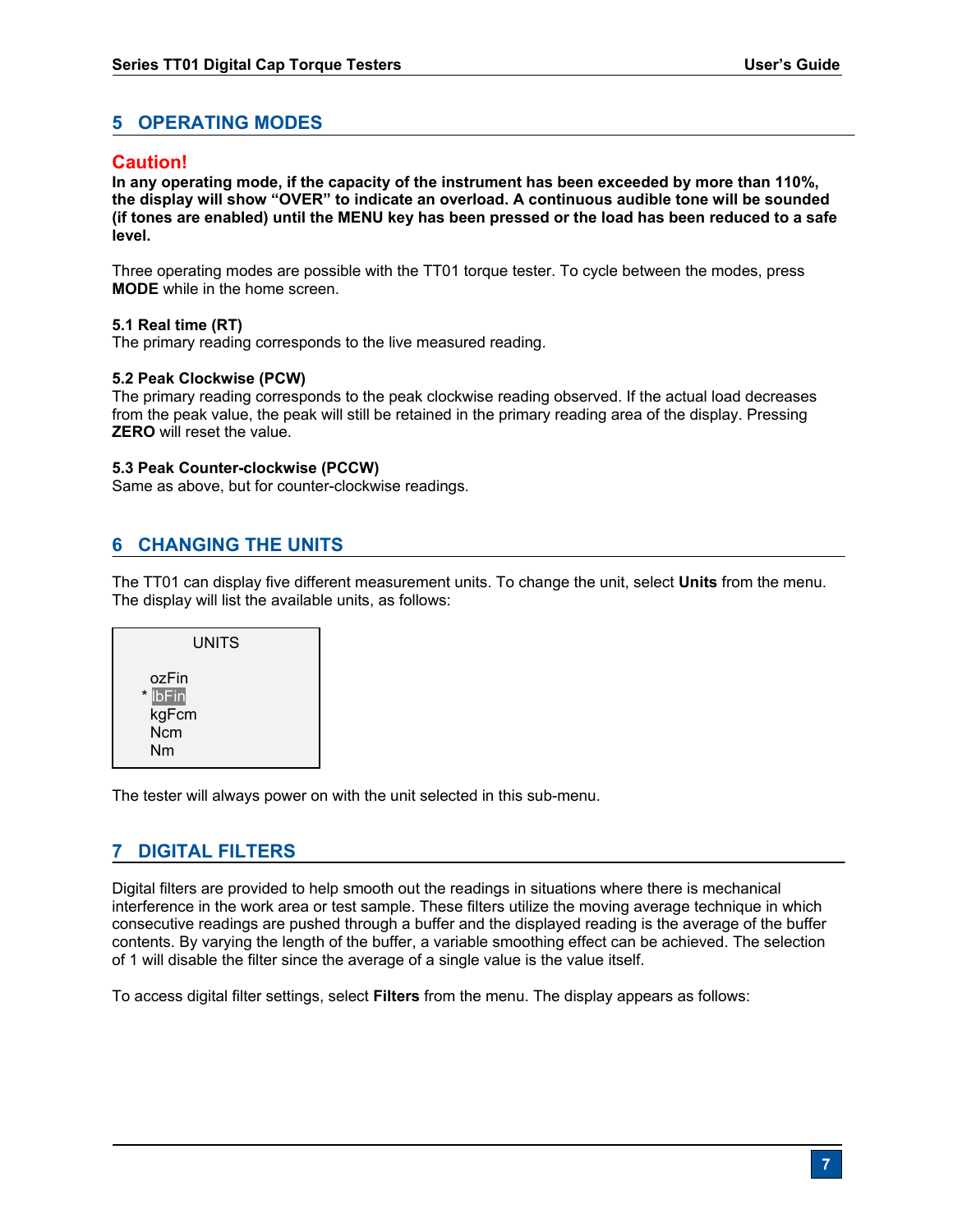| DIGITAL FILTERS<br>$(1 = Fastest)$ |
|------------------------------------|
| <b>Current Reading</b><br>8        |
| Displayed Reading<br>512           |

Two filters are available:

**Current Reading** – Applies to the peak capture rate of the instrument.

**Displayed Reading** – Applies to the primary reading on the display.

Available settings: *1,2,4,8,16,32,64,128,256,512,1024.* It is recommended to keep the current reading filter at its lowest value for best performance, and the displayed reading filter at its highest value for best stability.

## **8 SET POINTS**

#### **8.1 General Information**

Set points are useful for tolerance checking (pass/fail) and triggering an external device in process control applications. Two limits, high and low, are programmed in the tester, and the primary reading is compared to these limits. The results of the comparisons are indicated via on-screen indicators as well as through the three outputs provided on the 15-pin connector, thus providing "under", "in range", and "over" signaling. These outputs can be connected to indicators, buzzers, or relays as required for the application. On-screen indicators are described in the next sub-section.

#### **8.2 Configuration**

To configure set points, select **Set Points** from the menu. The display appears as follows:



Either one, two, or none of the set points may be enabled. To toggle between the clockwise and counterclockwise directions, press the **DIRECTION** key.

If two set points have been enabled, they are displayed in the upper left corner of the display. If only one set point has been enabled, the word "OFF" appears in place of the value. If no set points have been enabled, the upper left corner of the display will be blank.

When set points are enabled, the following indicators are shown to the left of the primary reading: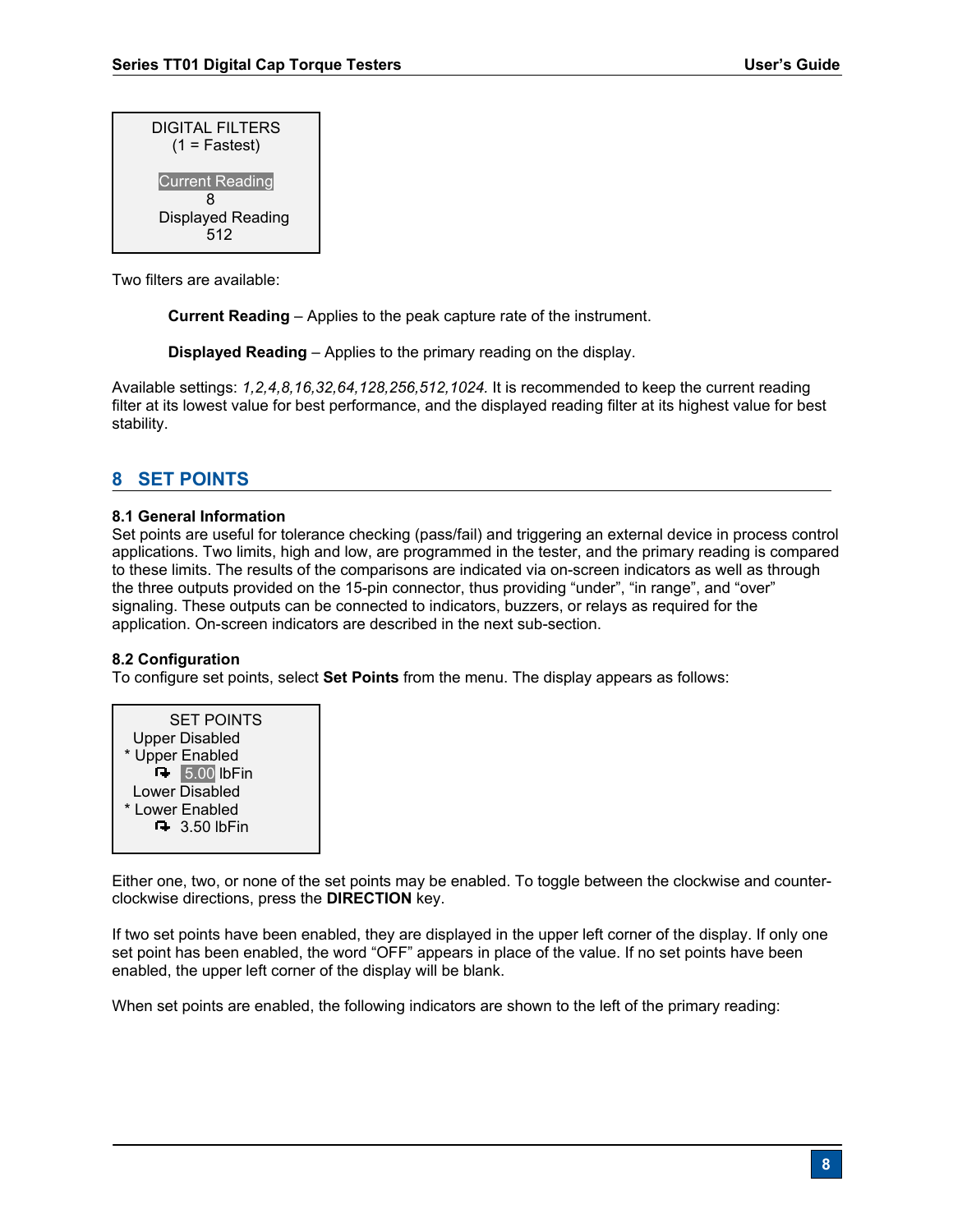

**Note:** Set point indicators reference the displayed reading, not necessarily the current live load.





## **9 BREAK DETECTION**

The break detection function identifies when the cap has been loosened, or other applications in which the torque value has reached a peak, then dropped. Upon detection of the break, the tester can perform several automatic functions, as follows:

- 1. Transmit the peak reading (Auto Output).
- 2. Save the peak value to memory (Auto Storage).
- 3. Zero the primary and peak readings (Auto Zero).
- 4. Toggle a pin.

Break detection functions and settings are configured from a central location, and apply to any mode in which it is enabled. Refer to the **Operating Modes** section for details on configuring each mode.

#### **9.1 Configuration**

To enable Break Detection and configure the automatic functions, select **Break Detection** from the main menu. The display appears as follows: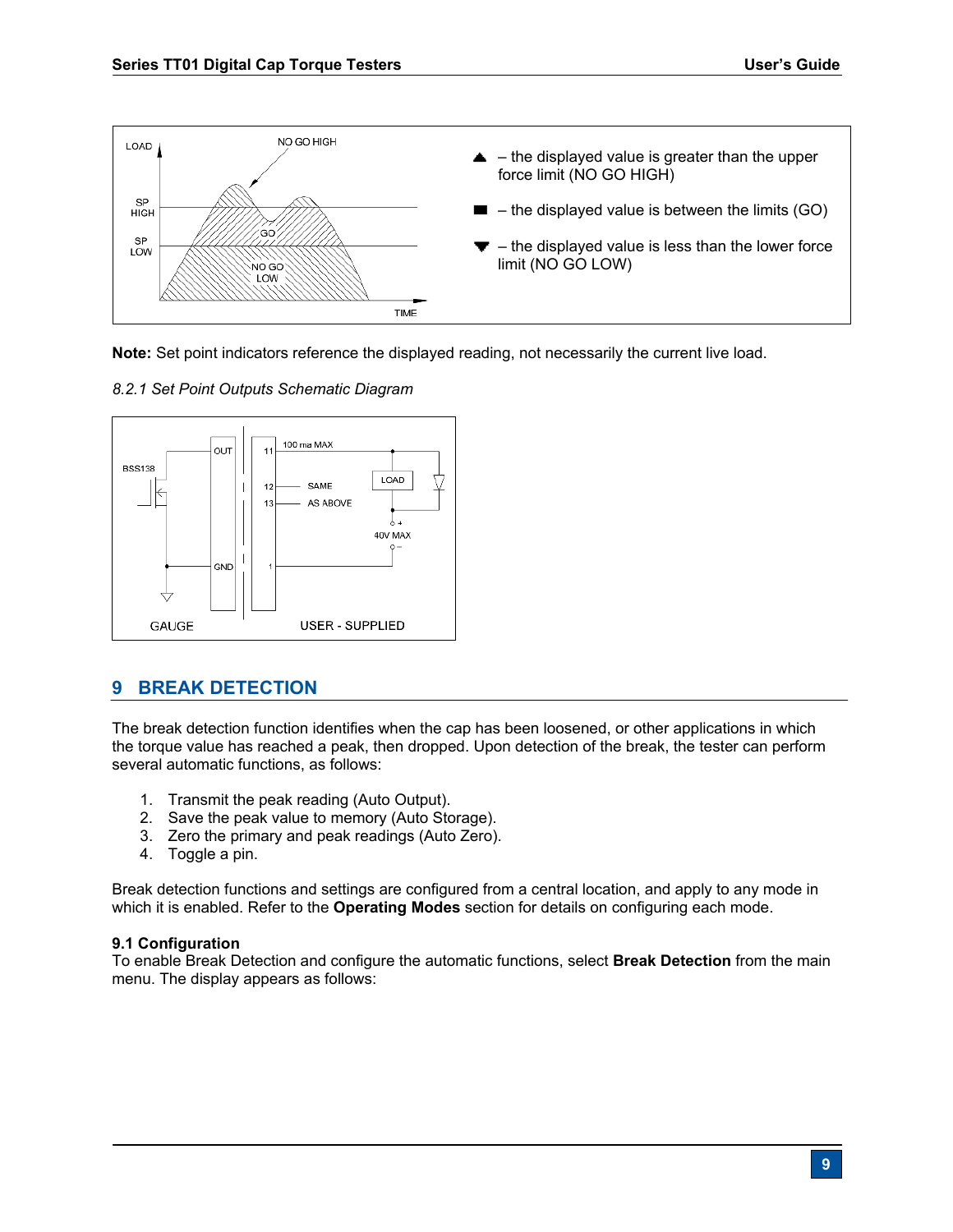#### BREAK DETECTION

- **Enabled**
- + Break Settings
- + Auto Output
- Auto Storage
- Auto Zero

Any combination of the above functions may be selected.

| <b>Function</b>       | <b>Description</b>                                                                                                                                                                                                                                                                                |  |
|-----------------------|---------------------------------------------------------------------------------------------------------------------------------------------------------------------------------------------------------------------------------------------------------------------------------------------------|--|
| Enabled               | Arms the break detection function. When enabled, the letter "B" will appear on the<br>home screen, between the Mode and Unit indicators. Refer to the Home Screen<br>and Controls section for details.<br>Note: Break Detection and First / Second Peak mode cannot be enabled<br>simultaneously. |  |
| <b>Break Settings</b> | Refer to the following sub-sections for details.                                                                                                                                                                                                                                                  |  |
| <b>Auto Output</b>    |                                                                                                                                                                                                                                                                                                   |  |
| <b>Auto Storage</b>   | Automatically stores the peak reading to memory.                                                                                                                                                                                                                                                  |  |
| <b>Auto Zero</b>      | Automatically zeroes the display following data transmission and/or storage. A<br>time delay may be configured in Break Detection Settings. Refer to the next<br>sub-section for details.                                                                                                         |  |

If tones are enabled, a tone will sound when the output, storage, and zero functions have occurred.

#### **9.2 Break Settings**

Select **Break Settings** from the **Break Detection** menu to configure the settings. The display appears as follows:

| BREAK DETECTION<br><b>SETTINGS</b> |               |  |
|------------------------------------|---------------|--|
| Threshold:<br>% Drop:              | 5 %<br>$50\%$ |  |
| Auto Zero Delay                    |               |  |
| sec.                               |               |  |

| <b>Threshold</b>       | Sets the percentage of full scale at which the break detection function becomes<br>active. This threshold is provided to ignore peaks that can occur during sample<br>loading and unloading.<br>Available settings: 5-90%, in 5% increments.                                    |
|------------------------|---------------------------------------------------------------------------------------------------------------------------------------------------------------------------------------------------------------------------------------------------------------------------------|
| % Drop                 | Sets the percentage drop from the peak reading at which the break is detected.<br>Available settings: 5%-90% in 5% increments.                                                                                                                                                  |
| <b>Auto Zero Delay</b> | Sets the time delay before the primary and peak readings are zeroed. Auto zero<br>can be disabled if required. Refer to the Auto Output Settings sub-section for<br>details. Available settings: 1-10 sec. in 1 sec. increments, and 10-60 sec. in 5 sec.<br><i>increments.</i> |

#### **9.3 Auto Output Settings**

Scroll to **Auto Settings** in the **Break Detection** menu and press **ENTER** to configure the auto output settings. Any combination may be selected. The display appears as follows: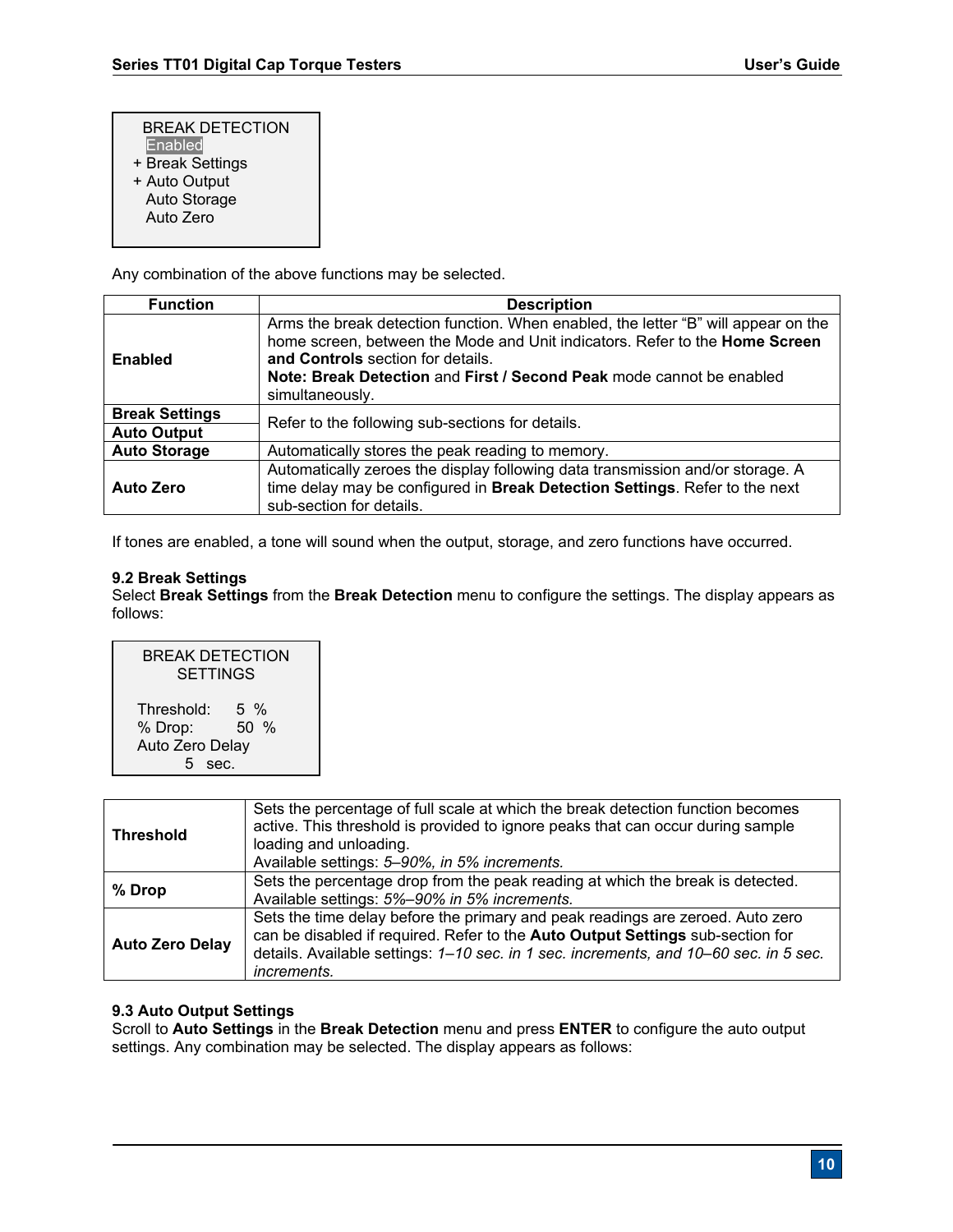#### AUTO OUTPUT **SETTINGS**

RS232/USB Output

 Mitutoyo Output Output Pin: NONE

| <b>Parameter</b>                                                                                                     | <b>Description</b>                                                 |  |
|----------------------------------------------------------------------------------------------------------------------|--------------------------------------------------------------------|--|
| <b>RS232/USB Output</b>                                                                                              | Automatically output the peak when the break (% Drop) is detected. |  |
| <b>Mitutoyo Output</b>                                                                                               | Automatically output the peak when the break (% Drop) is detected. |  |
| Automatically toggle the SP1, SP2, or SP3 pins (active low). If not required, select<br><b>Output Pin</b><br>"NONE". |                                                                    |  |

## **10 FIRST / SECOND PEAK**

This function captures two consecutive peaks which can occur over the course of a test, such as with tamper evident breakaway band closures. See illustration below:



Peak torque measurements occur as follows:

- 1. Torque at which the closure slips from the neck of the bottle
- 2. Torque at which the cap breaks away from the band

#### **10.1 Configuration**

Several functions can be triggered automatically upon first and second peaks:

- 1. Transmit the first peak reading
- 2. Transmit the second peak reading
- 3. Save the first peak value to memory
- 4. Save the second peak value to memory
- 5. Zero the primary and peak readings

These automatic functions can help automate and expedite testing processes. If tones are enabled, an audible tone will sound when the output, storage, and zero functions have occurred. In order for First / Second Peak detection to be active, the appropriate operating mode must be selected. See the **Operating Modes** section for details. The display appears as follows:

#### FIRST/SECOND PEAK

- **Enabled**
- + Peak Settings
- + Auto Output
- Auto Store PK1
- Auto Store PK2
- Auto Zero

Any combination of the above functions may be selected.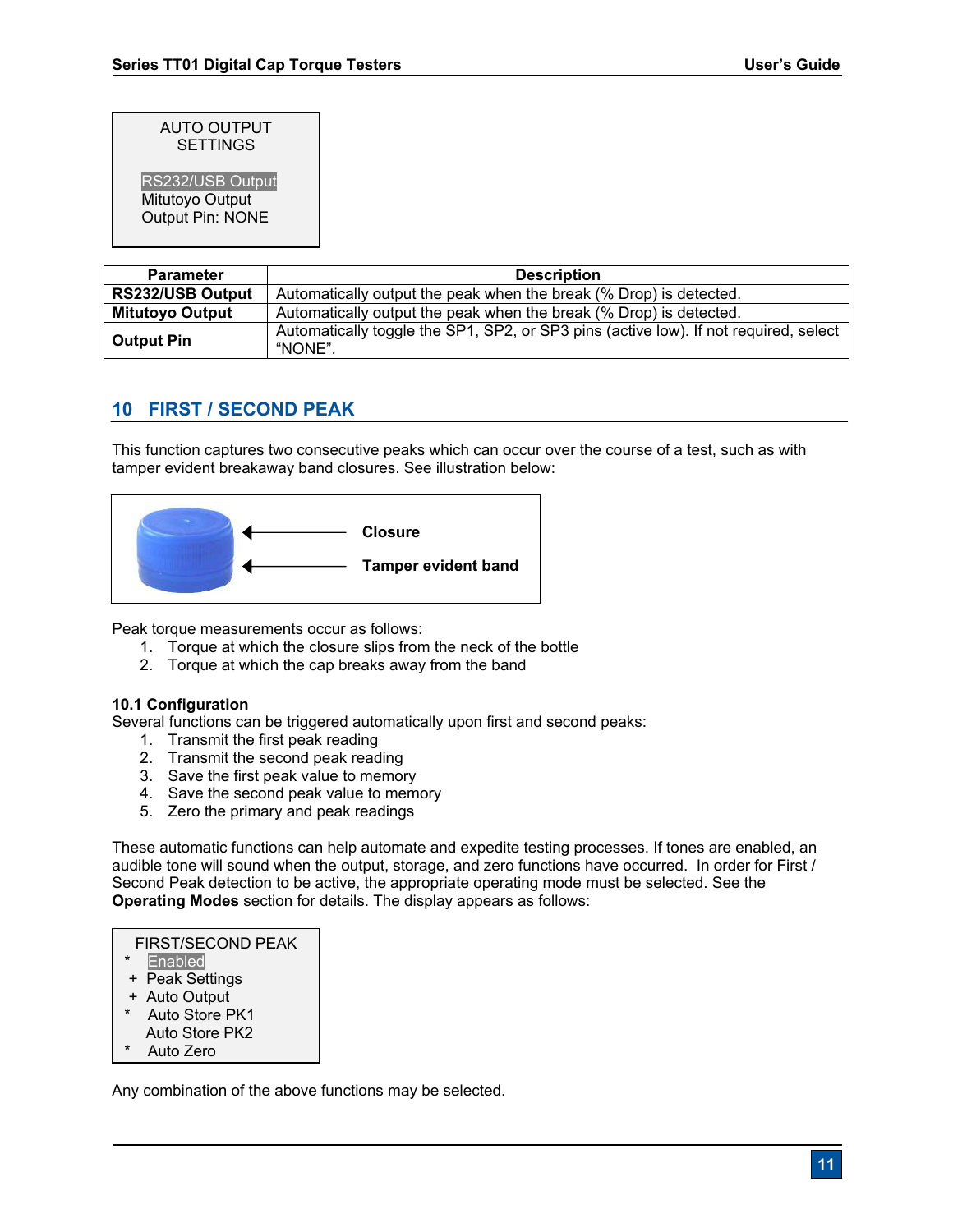| <b>Function</b>       | <b>Description</b>                                                              |  |
|-----------------------|---------------------------------------------------------------------------------|--|
| <b>Enabled</b>        | If enabled, 2PK appears as one of the operating modes. In the main display, the |  |
|                       | Peak readings will reference the first and second peaks – first peak on top,    |  |
|                       | second peak below. Refer to the Home Screen & Control section for details.      |  |
| <b>Peak Settings</b>  | Press ENTER to access the Peak Settings sub-menu. See the following sections    |  |
|                       | for details.                                                                    |  |
| <b>Auto Output</b>    | Press ENTER to access the Auto Output Settings sub-menu. See the following      |  |
|                       | sections for details.                                                           |  |
| <b>Auto Store PK1</b> | Automatically stores the first peak reading to memory.                          |  |
| <b>Auto Store PK2</b> | Automatically stores the second peak reading to memory.                         |  |
| <b>Auto Zero</b>      | Automatically zeroes the display following data transmission and/or storage.    |  |

#### **10.2 Settings**

The display appears as follows:

| PEAK SETTINGS   |                    |  |
|-----------------|--------------------|--|
| Thresh. 1:      | $\frac{0}{0}$<br>5 |  |
| % Drop 1:       | $10 \frac{9}{6}$   |  |
| Thresh. 2:      | %<br>5             |  |
| % Drop 2:       | %<br>10            |  |
| Auto Zero Delay |                    |  |
| sec.<br>3       |                    |  |

| Threshold 1              | Sets the percentage of full scale at which the first/second peak detection<br>feature becomes active. This threshold is provided to ignore peaks that can<br>occur during sample loading and unloading. Available settings: 1-90%, in<br>1% increments between 1-5%, and in 5% increments between 5-90%. |
|--------------------------|----------------------------------------------------------------------------------------------------------------------------------------------------------------------------------------------------------------------------------------------------------------------------------------------------------|
| <b>Percentage Drop 1</b> | Identifies the first peak via detection of a specified percentage drop from<br>peak.                                                                                                                                                                                                                     |
| Threshold 2              | Same as with Threshold 1, but refers to a percentage of full scale beyond<br>the first peak. For example, for a 50 lbFin capacity tester, if the first peak is<br>20 lbFin, and Threshold 2 is set to 15%, the threshold is equal to 27.5 lbFin.                                                         |
| <b>Percentage Drop 2</b> | Same as Percentage Drop 1, for the second peak.                                                                                                                                                                                                                                                          |
| <b>Auto Zero Delay</b>   | Sets the time delay before the primary and peak readings are zeroed.<br>Available settings: 1-60 sec., in 1 sec. increments between 1-5 sec., and in<br>5 sec. increments between 5-60 sec.                                                                                                              |

Thresholds and percentage drops are illustrated below: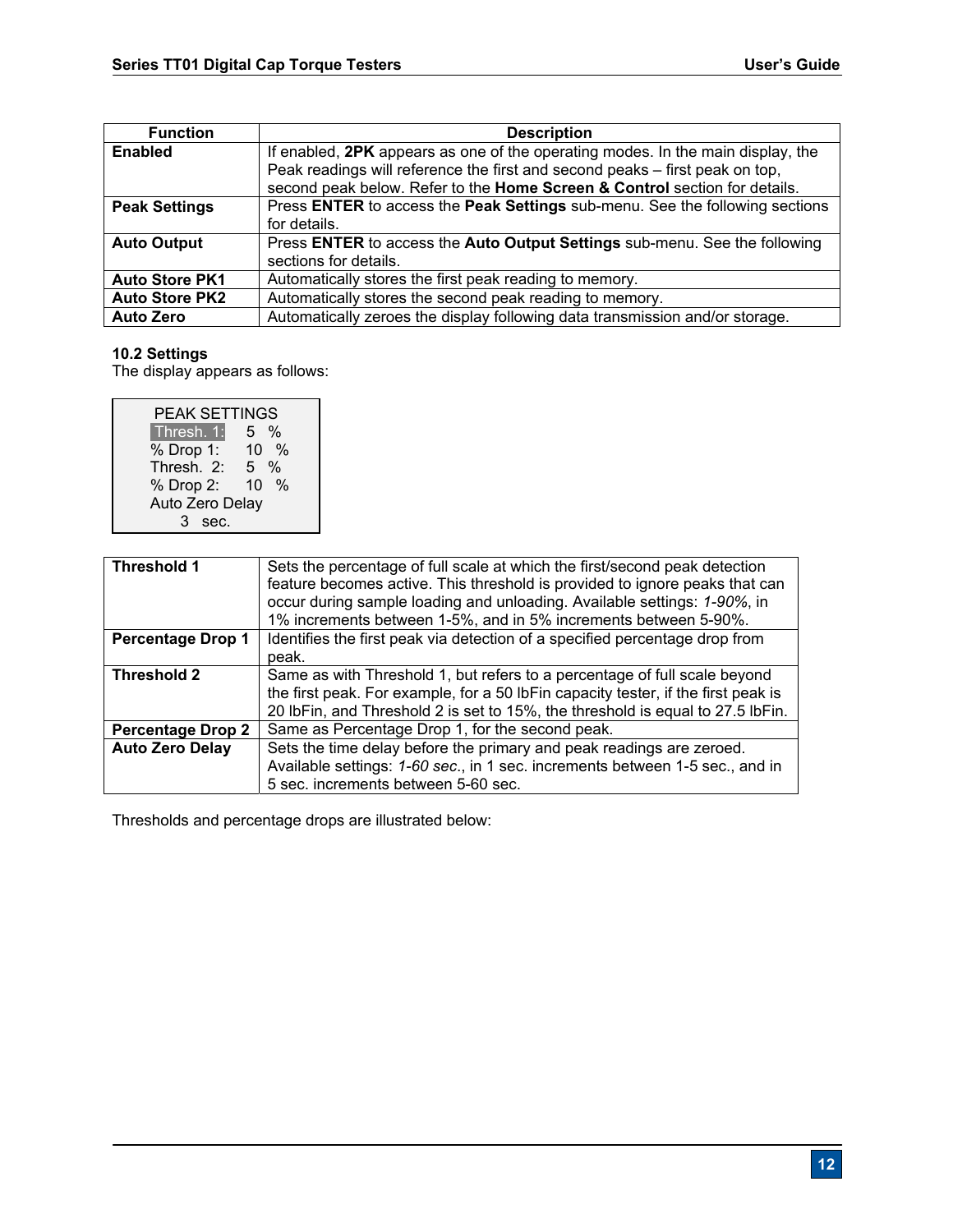

#### **10.3 Auto Output Settings**

Select the output type. Select RS-232/USB and/or Mitutoyo outputs, and select First and/or Second peaks. The display appears as follows:

| <b>AUTO OUTPUT</b><br><b>SETTINGS</b>                                   |  |
|-------------------------------------------------------------------------|--|
| RS232/USB Output<br>Mitutoyo Output<br><b>First Peak</b><br>Second Peak |  |
|                                                                         |  |

## **11 DATA MEMORY AND STATISTICS**

Series TT01 testers have storage capacity of 1,000 data points. Readings may be stored, viewed, and output to an external device. Individual, or all, data points may be deleted. Statistics are calculated for the data presently in memory.

Individual data points may be saved to memory by pressing the **DATA** key, or automatically via the **Break Detection** function, whichever is enabled. Refer to the **Communications** section for details. Once data storage has been enabled, the data record number **0000** appears below the primary reading in the home screen. The record number will increment each time **DATA** is pressed or the automatic data storage function is activated. When memory is full the message "MEMORY FULL" will be flashed at the bottom of the display and a double audio tone will be sounded.

To view, edit, and output stored readings and statistics, select **Memory** from the menu. The display appears as follows:

**MEMORY** View Data View Statistics Output Data Output Statistics Output Data & Stats Clear All Data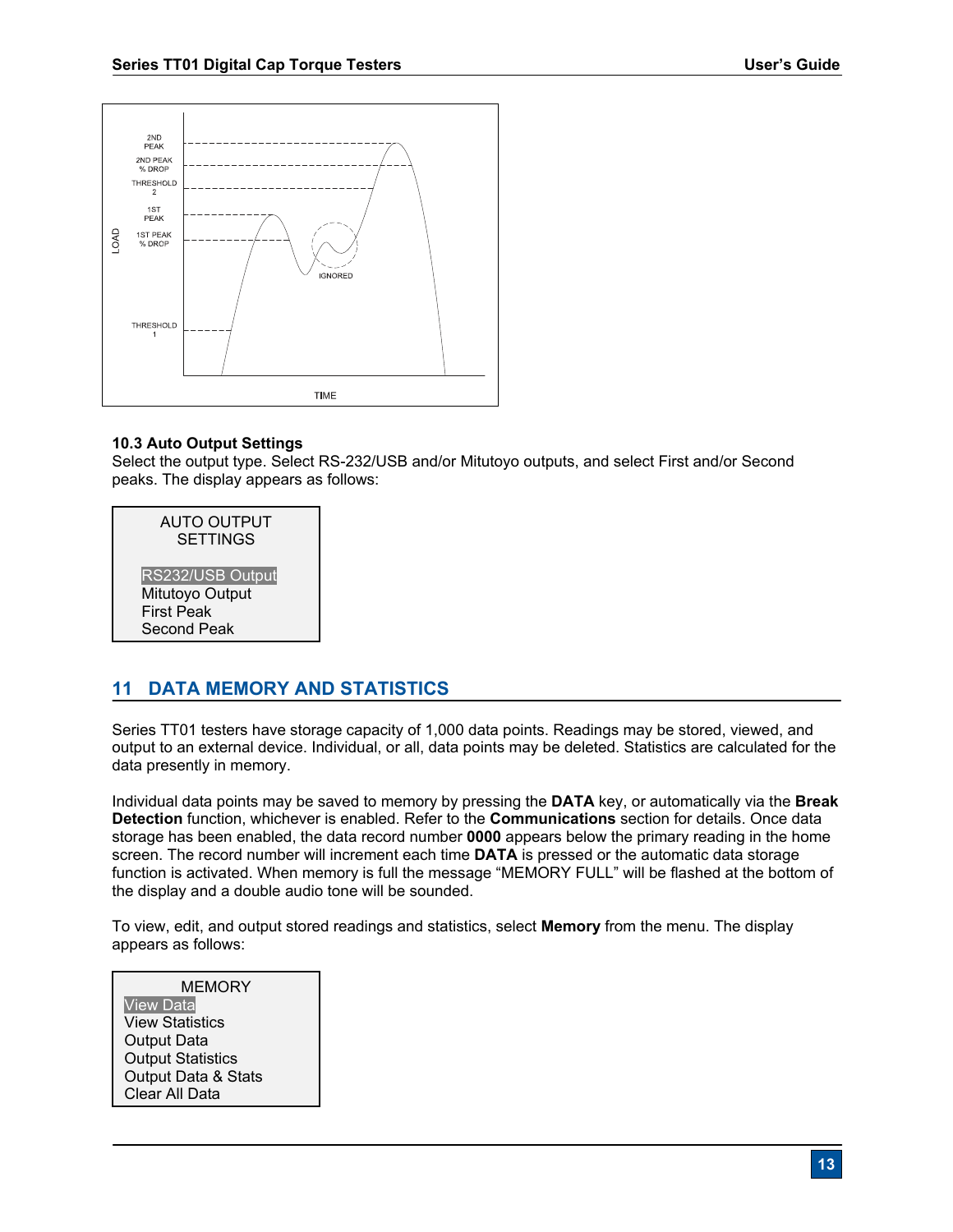#### **11.1 View Data**

All the saved data points may be viewed. The record number is displayed, along with the corresponding value and presently set unit of measurement. Any readings may be deleted individually. To do so, scroll to the desired reading and press **DELETE**. The letter "D" appears to the left of the record number, indicating that the tester is in **Delete** mode, as follows:

| 0001   | 2.458 lbFin |
|--------|-------------|
| 0002   | 2.224 lbFin |
| 0003   | 2.446 lbFin |
| 0004   | 1.890 lbFin |
| D 0005 | 2.098 lbFin |
| 0006   | 1.998 lbFin |
| 0007   | 2.042 lbFin |

Press **ENTER** to delete the value. To exit **Delete** mode, press **DELETE** again. Any number of readings may be individually deleted, however, all readings may also be cleared simultaneously. Refer to the **Clear All Data** sub-section for details.

#### **11.2 Statistics**

Statistical calculations are performed for the saved values. Calculations include number of readings, minimum, maximum, mean, and standard deviation.

#### **11.3 Output Data**

Press **ENTER** to output data to an external device. The display will show, "SENDING DATA…", then "DATA SENT". If there was a problem with communication, the display will show, "DATA NOT SENT". Saved data can be downloaded by some Mark-10 data collection programs. Refer to their respective user's guides for details.

#### **11.4 Output Statistics**

Press **ENTER** to output statistics to an external device. The display will show, "SENDING STATS…", then "STATS SENT". If there was a problem with communication, the display will show, "STATS NOT SENT".

#### **11.5 Output Data & Stats**

Press **ENTER** to output data and statistics to an external device. The display will show, "SENDING DATA", then "SENDING STATS…", then "DATA SENT", then "STATS SENT". If there was a problem with communication, the display will show, "DATA NOT SENT" and/or "STATS NOT SENT".

#### **11.6 Clear All Data**

Press **ENTER** to clear all data from the memory. A prompt will be shown, "CLEAR ALL DATA?". Select **Yes** to clear all the data, or **No** to return to the sub-menu.

For output of data and/or statistics, RS-232 or USB output must be enabled. Data formatting is <CR><LF> following each value. Units can be either included or excluded. Output of data via the Mitutoyo output is possible, however, output of statistics is not. Refer to the **Communications** section for details.

**Note:** Data is not retained while the tester is powered off. However, the tester protects against accidental or automatic power-off. If manually powering the instrument off, or if the inactivity time limit for the **Automatic Shutoff** function has been reached, the following warning message appears: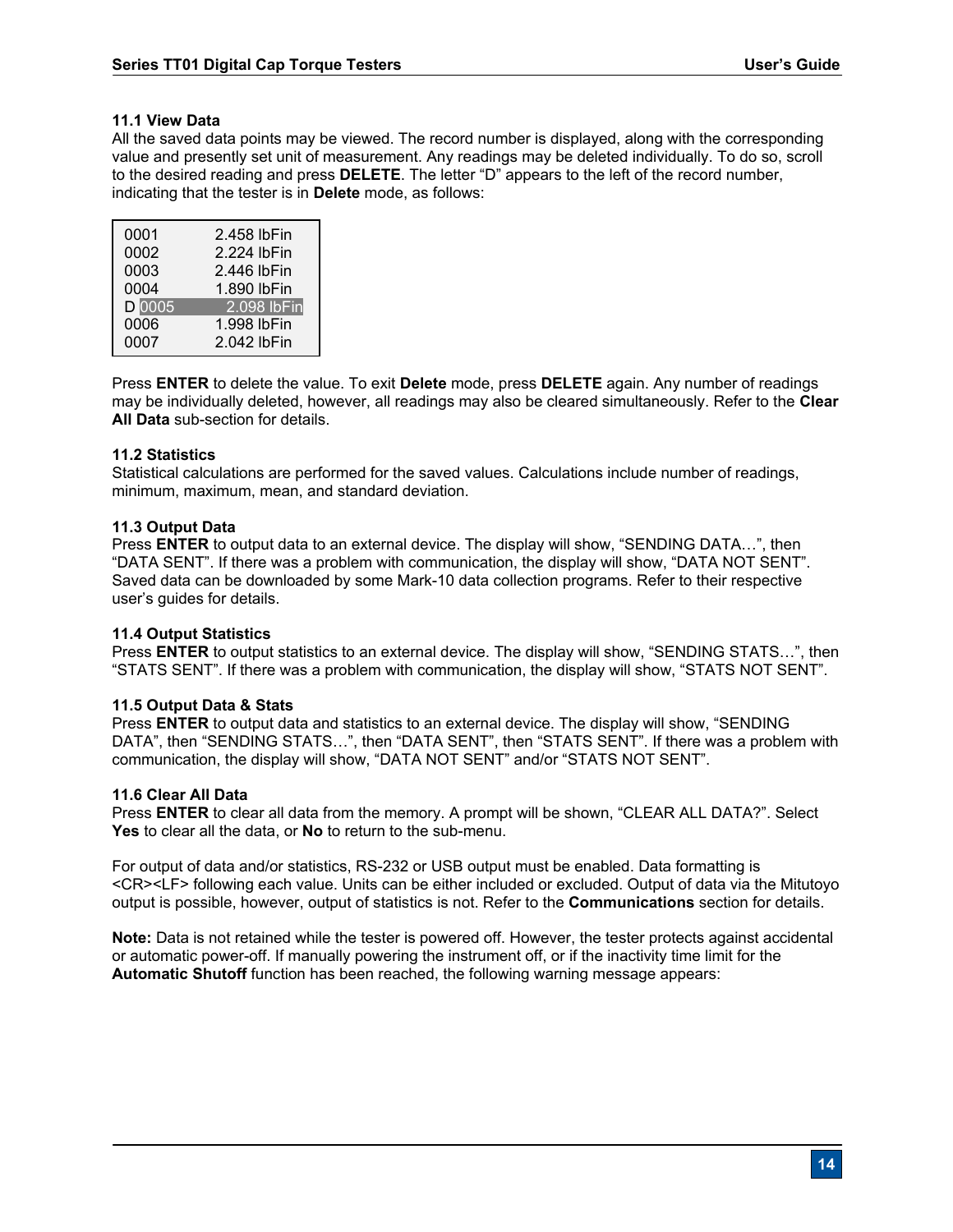| *** WARNING ***<br>DATA IN MEMORY<br>WILL BE LOST |
|---------------------------------------------------|
| <b>CANCEL</b><br>POWER OFF                        |

If no option is selected, this screen will be displayed indefinitely, or until battery power has been depleted.

## **12 COMMUNICATIONS AND OUTPUTS**

Communication with the TT01 tester is achieved through the micro USB or 15-pin serial ports located in the rear of the housing, as shown in the illustration in the **Power** section. Communication is possible only when the tester is in the main operating screen (i.e. not in a menu or configuration area).

#### **12.1 Serial / USB**

To set up RS-232 and USB communication, select **Serial/USB Settings** from the menu. The display appears as follows:

Select either RS-232 or USB input (output is always simultaneous through both the USB and RS-232 ports). Communication settings are permanently set to the following:

| Data Bits:        | 8           |
|-------------------|-------------|
| <b>Stop Bits:</b> | 1           |
| Parity:           | <b>None</b> |

Other settings are configured as follows:

#### *12.1.1 Baud Rate*

Select the baud rate as required for the application. It must be set to the same value as the receiving device.

#### *12.1.2 Data Format*

Select the desired data format. The display appears as follows:

#### DATA FORMAT

Numeric + Units Numeric Only Invert Polarity Omit Polarity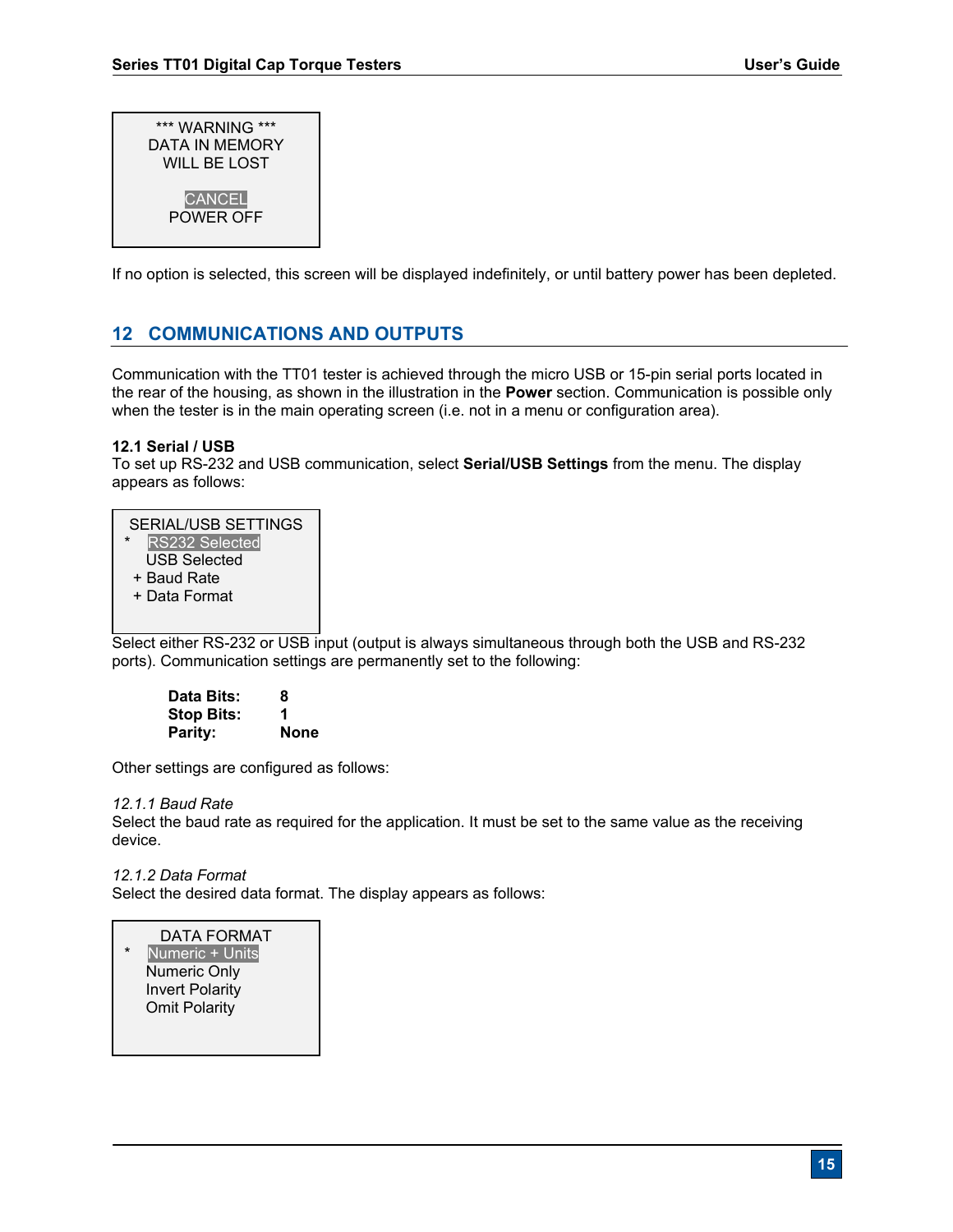| <b>Selection</b>       | <b>Description</b>                                                                                                                                                           |
|------------------------|------------------------------------------------------------------------------------------------------------------------------------------------------------------------------|
| Numeric + Units        | Output format includes the value and unit of measure. Clockwise values have                                                                                                  |
|                        | positive polarity, counter-clockwise values have negative polarity.                                                                                                          |
| Numeric Only           | Output format includes the value only. Polarity same as above.                                                                                                               |
| <b>Invert Polarity</b> | Clockwise values have negative polarity, counter-clockwise values have positive<br>polarity. May be selected in addition to the Numeric + Units / Numeric Only<br>selection. |
| <b>Omit Polarity</b>   | Both directions are formatted with positive polarity. May be selected in addition to                                                                                         |
|                        | the Numeric + Units / Numeric Only selection.                                                                                                                                |

#### *12.1.3 Data Communication*

Individual data points may be transmitted by pressing **DATA**. Series TT01 testers will also respond to the following ASCII commands:

|            | Request the displayed reading |
|------------|-------------------------------|
| MEM        | Transmit all stored readings  |
| <b>STA</b> | <b>Transmit statistics</b>    |

All commands must be terminated with a Carriage Return character or with a Carriage Return/Line Feed combination. The tester's responses are always terminated with a Carriage Return/Line Feed.

Any detected errors are reported back by means of error code \*10 (illegal command).

#### **12.2 Mitutoyo BCD settings**

This output is useful for connection to data collectors, printers, multiplexers, or any other device capable of accepting Mitutoyo BCD data. Individual data points may be transmitted by pressing **DATA** or by requesting it from the Mitutoyo communication device (if available). To enable Mitutoyo output, select the desired format – either with polarity or without polarity. The display appears as follows:

## MITUTOYO BCD

- \* Disabled **Enabled**
- \* Without Polarity With Polarity

#### **12.3 Analog Output**

This output can be used for chart recorders, oscilloscopes, data acquisition systems, or any other compatible devices with analog inputs. The output produces ±1 volt at full scale of the instrument. The polarity of the signal is positive for clockwise and negative for counter-clockwise.

#### **12.4 DATA Key Settings**

To configure the functions of the **DATA** key, select **DATA Key** from the menu. The display appears as follows:

DATA KEY

RS232/USB Output Mitutoyo Output Memory Storage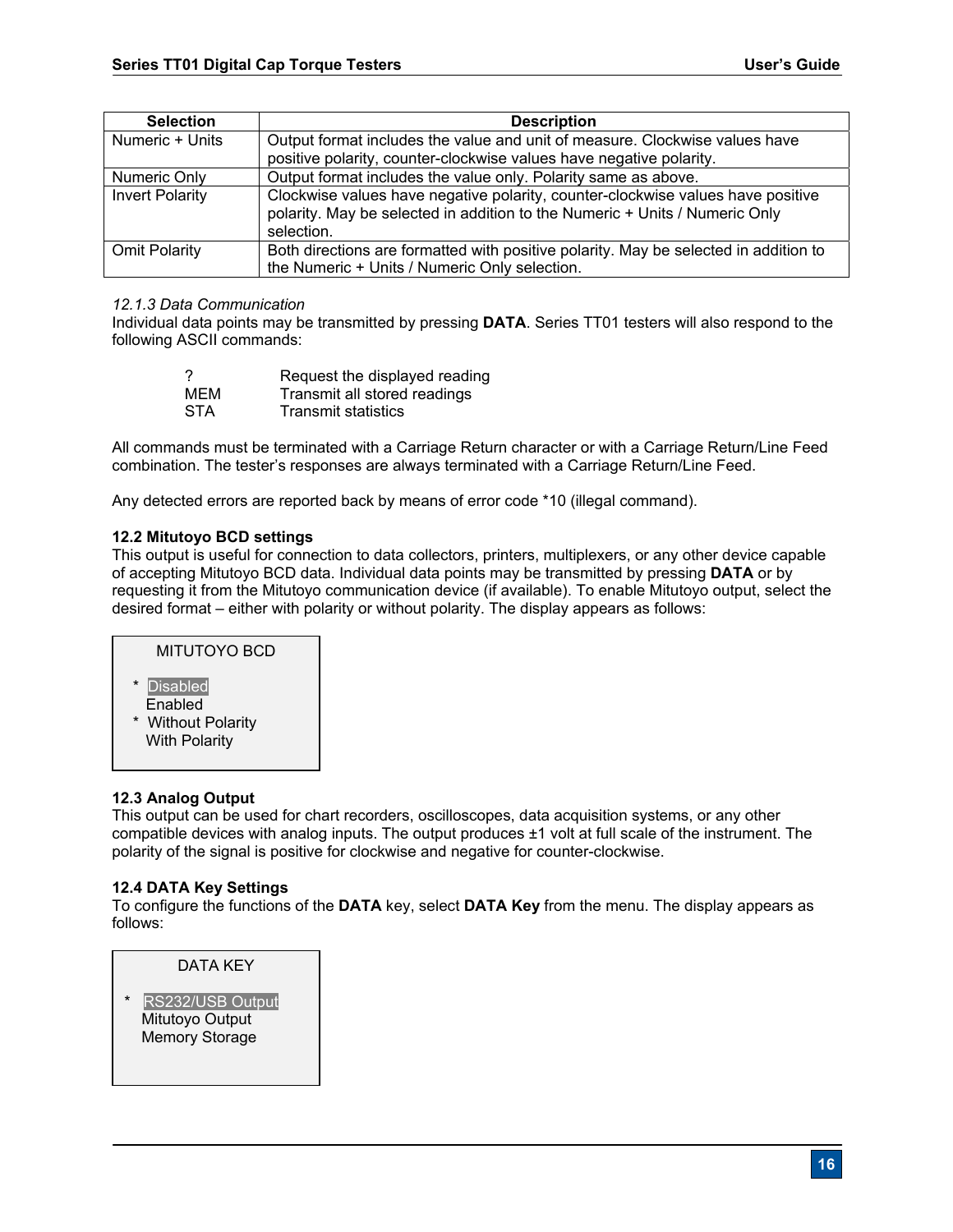| RS232/USB Output       | Outputs data via the serial and USB ports                                   |  |
|------------------------|-----------------------------------------------------------------------------|--|
| <b>Mitutoyo Output</b> | Outputs data via Mitutoyo (Digimatic) through the serial port               |  |
| <b>Memory Storage</b>  | Stores a reading to memory (refer to the <b>Memory</b> section for details) |  |

Any combination of the above functions may be selected.

#### **12.5 I/O Connector Pin Diagram (female)**



DB-9HD-15

| Pin No. | <b>Description</b>         | Input / Output |
|---------|----------------------------|----------------|
| 1       | Signal Ground              |                |
| 2       | Counter-clockwise Overload | Output         |
| 3       | RS-232 Receive             | Input          |
| 4       | RS-232 Transmit            | Output         |
| 5       | $+12V$ DC                  | Output         |
| 6       | Analog Output              | Output         |
| 7       | <b>Clockwise Overload</b>  | Output         |
| 8       | Mitutoyo Clock             | Output         |
|         | Output Bit 2               |                |
| 9       | Mitutoyo Data              | Output         |
|         | Output Bit 0               |                |
| 10      | Mitutoyo Request           | Input          |
|         | Input Bit 3                |                |
| $11*$   | Set Point Pin 1*           | Output *       |
| $12*$   | Set Point Pin 2 *          | Output *       |
| $13*$   | Set Point Pin 3 *          | Output *       |
| 14      | Do not connect             |                |
| 15      | Mitutoyo Ready             | Output         |
|         | Output Bit 1               |                |

\* The output assignments depend on the control of the control of the control of the control of the control of the control of the control of the control of the control of the control of the control of the control of the con

several factors described in the table below. Output functions always reference the primary reading on the display, regardless of the current mode.

| <b>Torque</b>                                                      | <b>Pin 11</b> | <b>Pin 12</b> | <b>Pin 13</b> |
|--------------------------------------------------------------------|---------------|---------------|---------------|
| <b>Upper and Lower Set Points are Clockwise</b>                    |               |               |               |
| Greater than or equal to upper set point                           | On            | Off           | Off           |
| Between upper and lower set points                                 | Off           | Off           | On            |
| Less than or equal to lower set point                              | Off           | On            | Off           |
| <b>Upper and Lower Set Points are Counter-clockwise</b>            |               |               |               |
| Greater than or equal to upper set point                           | Off           | On            | Off           |
| Between upper and lower set points                                 | Off           | Off           | On            |
| ess than or equal to lower set point                               | On            | Off           | Off           |
| Upper Set Point is Clockwise, Lower Set Point is Counter-clockwise |               |               |               |
| Greater than or equal to upper set point, in clockwise             | Off           | On            | Off           |
| Between upper and lower set points                                 | Off           | Off           | On            |
| Greater than or equal to lower set point, in counter-clockwise     | On            | Off           | Off           |
| Upper Set Point is Counter-clockwise, Lower Set Point is Clockwise |               |               |               |
| Greater than or equal to upper set point, in counter-clockwise     | Off           | On            | Off           |
| Between upper and lower set points                                 | Off           | Off           | On            |
| Greater than or equal to lower set point, in clockwise             | On            | Off           | Off           |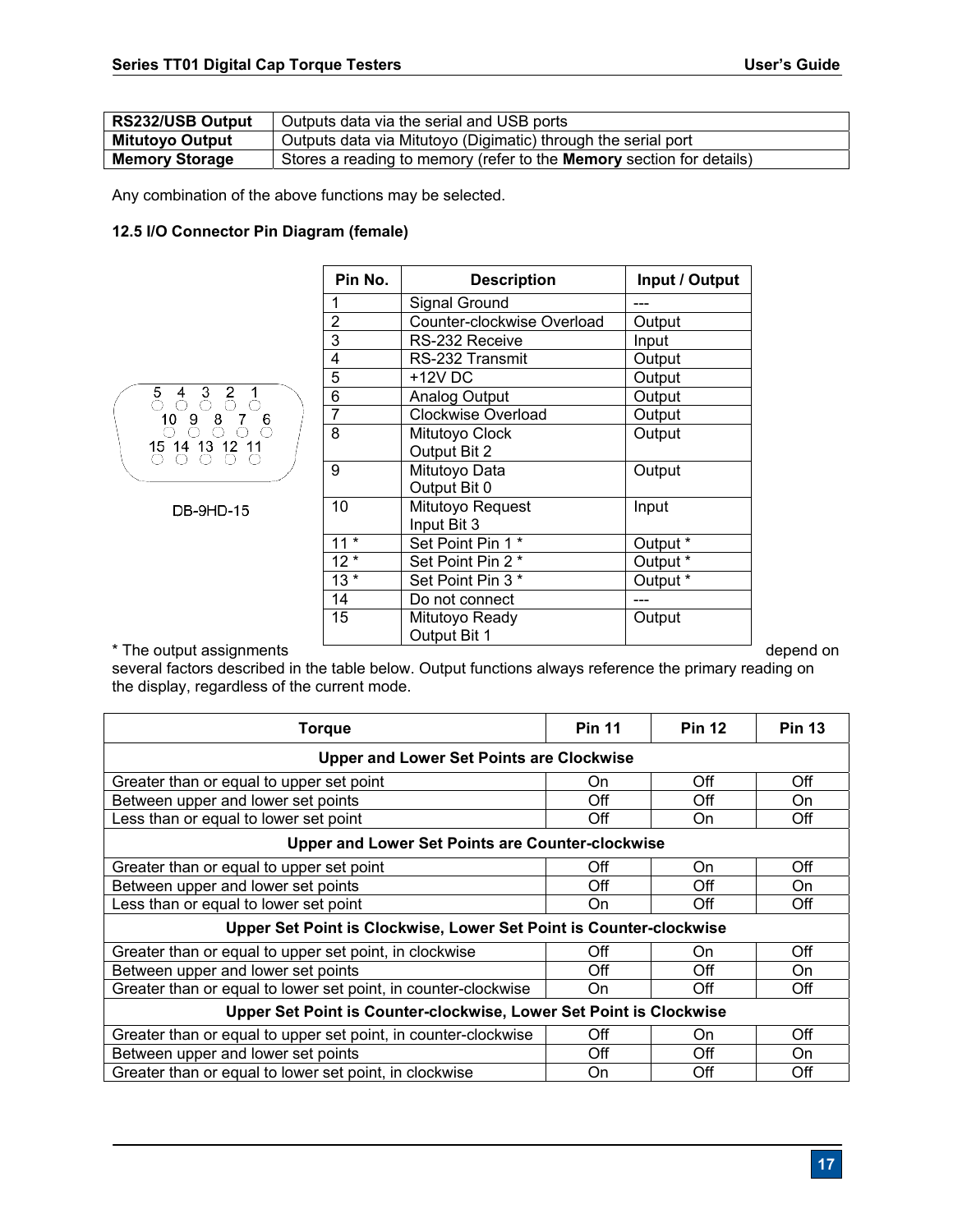## **13 CALIBRATION**



#### **13.1 Initial Physical Setup**

The TT01 should be mounted to a fixture rugged enough to withstand a load equal to the full capacity of the tester. Suitable calibration equipment is required, and caution should be taken while handling such equipment. The AC1036 calibration kit is available from Mark-10, shown at left.

Note the circular groove in the top plate, shown at right, which



accommodates a cable for suspension of deadweights. The AC1036 calibration kit includes a cable with a diameter of 0.063 in [1.6 mm] for insertion into this groove. The cable radius plus the circular groove radius is equal to 3.333 in [84.66 mm]. Commonly available Imperial deadweights may, therefore, be employed to achieve full scale Imperial (i.e. lbFin) loads. For example, a 15 lb load multiplied by 3.333 in. will produce 50 lbFin of torque.

Metric unit calibrations are also possible through the configurable calibration procedure described below:

#### **13.2 Calibration Procedure**

1. Select **Calibration** from the menu. The display appears as follows:

 To invert the display, press the DIRECTION button, then press ENTER.

CALIBRATION

2. Press **DIRECTION** to invert the display, if desired. **ENTER** to continue. The display appears as follows:



The tester can be calibrated at up to 10 points in each direction. Enter the number of calibration points for each direction (clockwise and counter-clockwise). At least one point must be selected for each direction.

**Note:** To achieve the accuracy specification of  $\pm 0.3$ %, it is recommended to calibrate the tester at 5 or more even increments in both directions. For example, an MTT01-50 should be calibrated at 10, 20, 30, 40, and 50 lbFin loads in each direction.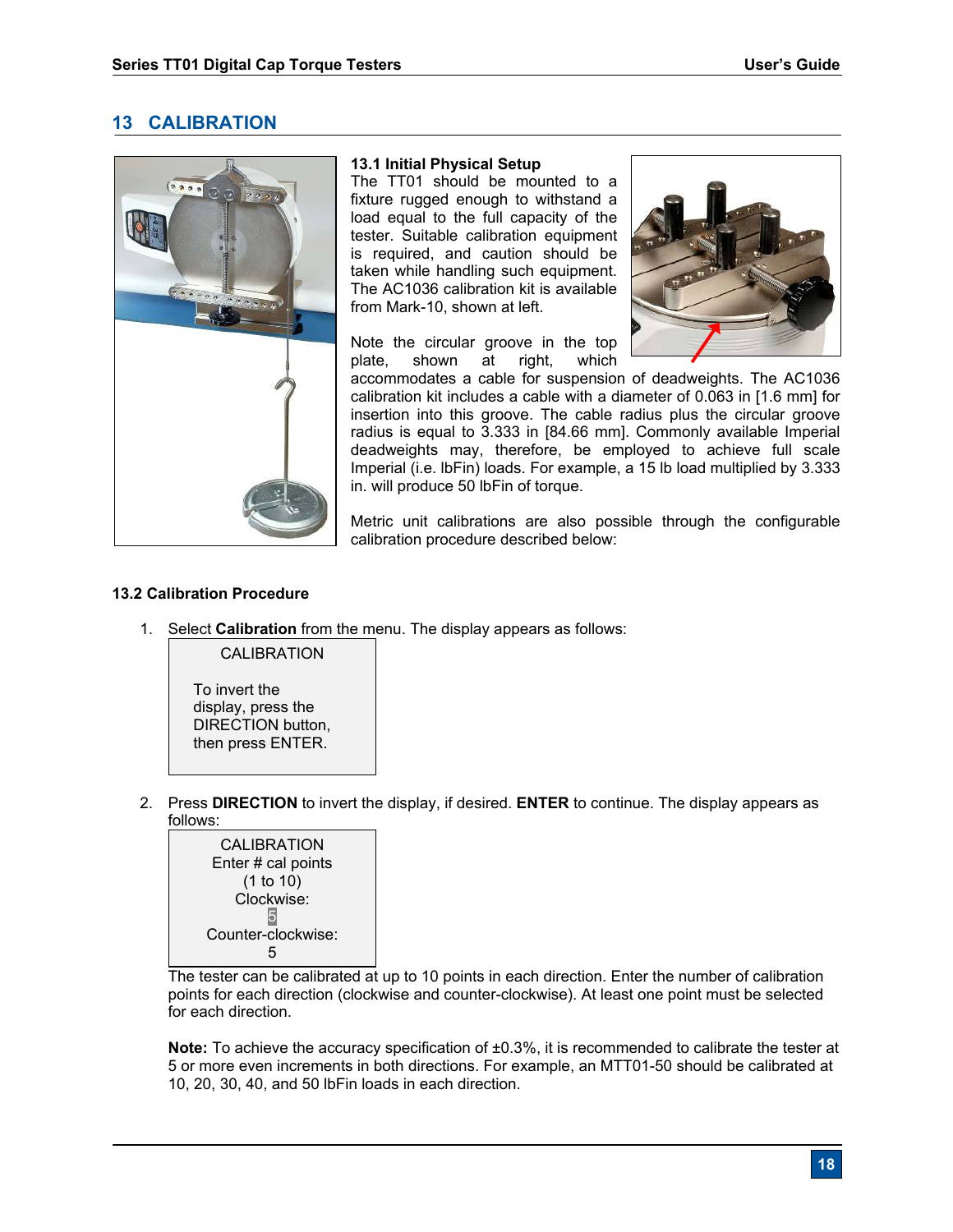3. To escape the **Calibration** menu at any time, press **ESCAPE**. The display appears as follows:



Selecting "Cancel" will revert back to the Calibration setup. Selecting "Exit w/o saving" will return to the menu without saving changes.

4. After the number of calibration points has been entered, press **ENTER**. The display appears as follows:

| CALIBRATION<br><b>OFFSET</b>                             |  |
|----------------------------------------------------------|--|
| Place torque sensor<br>horizontally, then<br>press ZERO. |  |

5. Place the tester on a level surface free from vibration, then press **ZERO**. The tester will calculate internal offsets, and the display appears as follows:



6. The following screen appears after the offsets have been calculated:

CALIBRATION **CLOCKWISE** Attach necessary weight fixtures, then press ENTER.

Attach weight fixtures (brackets, hooks, etc), as required. Do not yet attach any weights or apply any calibration loads. Press **ENTER**.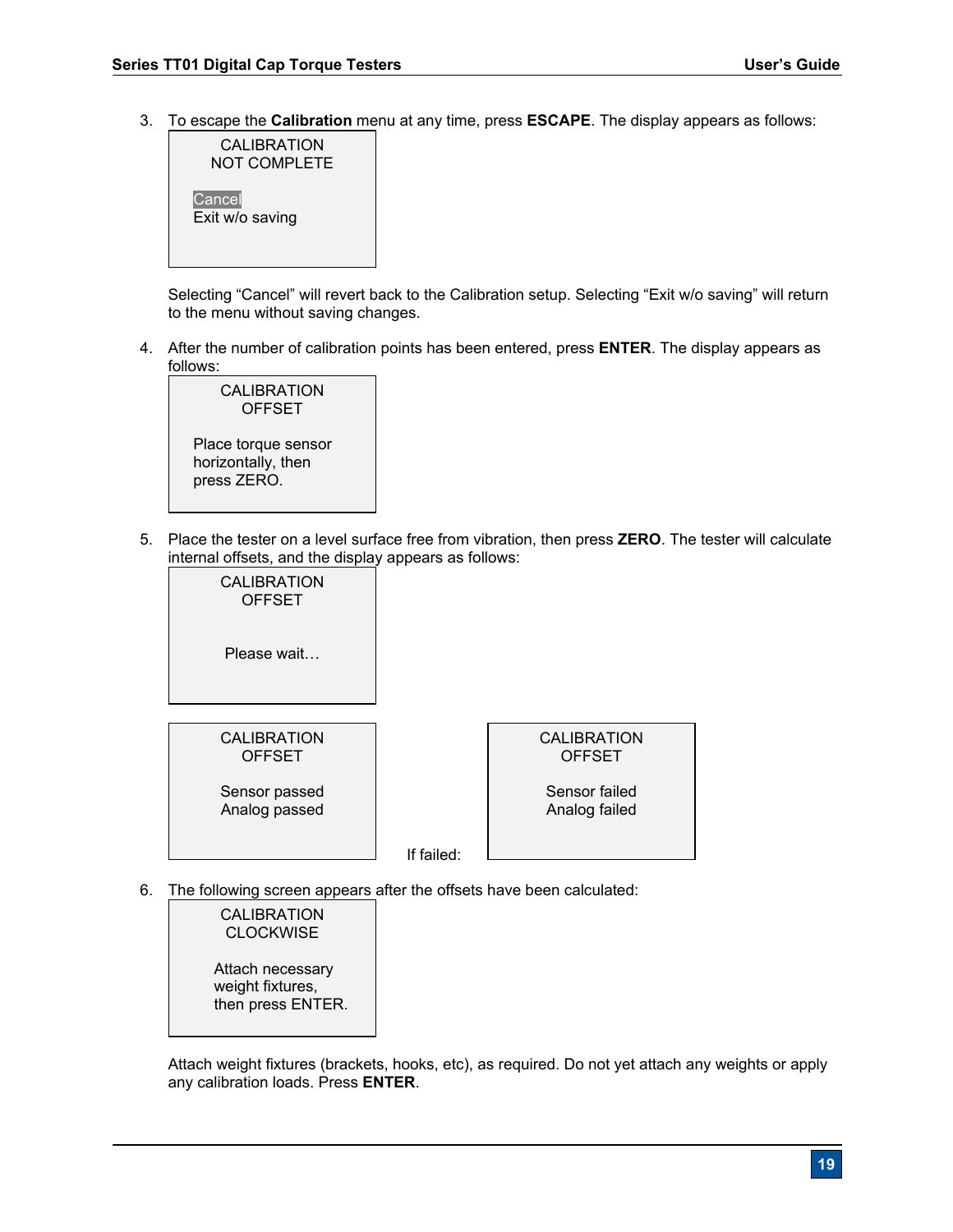7. The display appears as follows:

| CALIBRATION<br><b>CLOCKWISE</b> |
|---------------------------------|
| Optionally exercise             |

sensor, then press ENTER.

Optionally exercise the torque sensor several times (at full scale, if possible), then press **ENTER**.

8. The display appears as follows:

CALIBRATION **CLOCKWISE** Gain adjust Apply full scale load 50.00 lbFin +/-20%, then press ENTER.

Apply a weight equal to the full scale of the instrument, then press **ENTER**.

9. After displaying "Please wait…" the display appears as follows:

CALIBRATION **CLOCKWISE** Ensure no load, then press ZERO.

Remove the load applied in Step 8, leave the fixtures in place, then press **ZERO**.

10. The display appears as follows:

| <b>CALIBRATION</b><br><b>CLOCKWISE</b> |  |
|----------------------------------------|--|
| Apply load                             |  |
| 1 OF 5                                 |  |
| Enter load:                            |  |
| 10.00 lbFin                            |  |
| Press ENTER.                           |  |

Use the **UP** and **DOWN** keys to adjust the load value as required. The load values default to even increments, as indicated by the previously entered number of data points (even increments are recommended for best results). For example, if a 50 lbFin capacity tester is calibrated, and 5 data points were selected, the load values will default to 10, 20, 30, 40, and 50 lbFin. Apply the calibration load. Then press **ENTER**.

Repeat the above step for the number of data points selected.

11. After all the clockwise calibration points have been completed, the display appears as follows: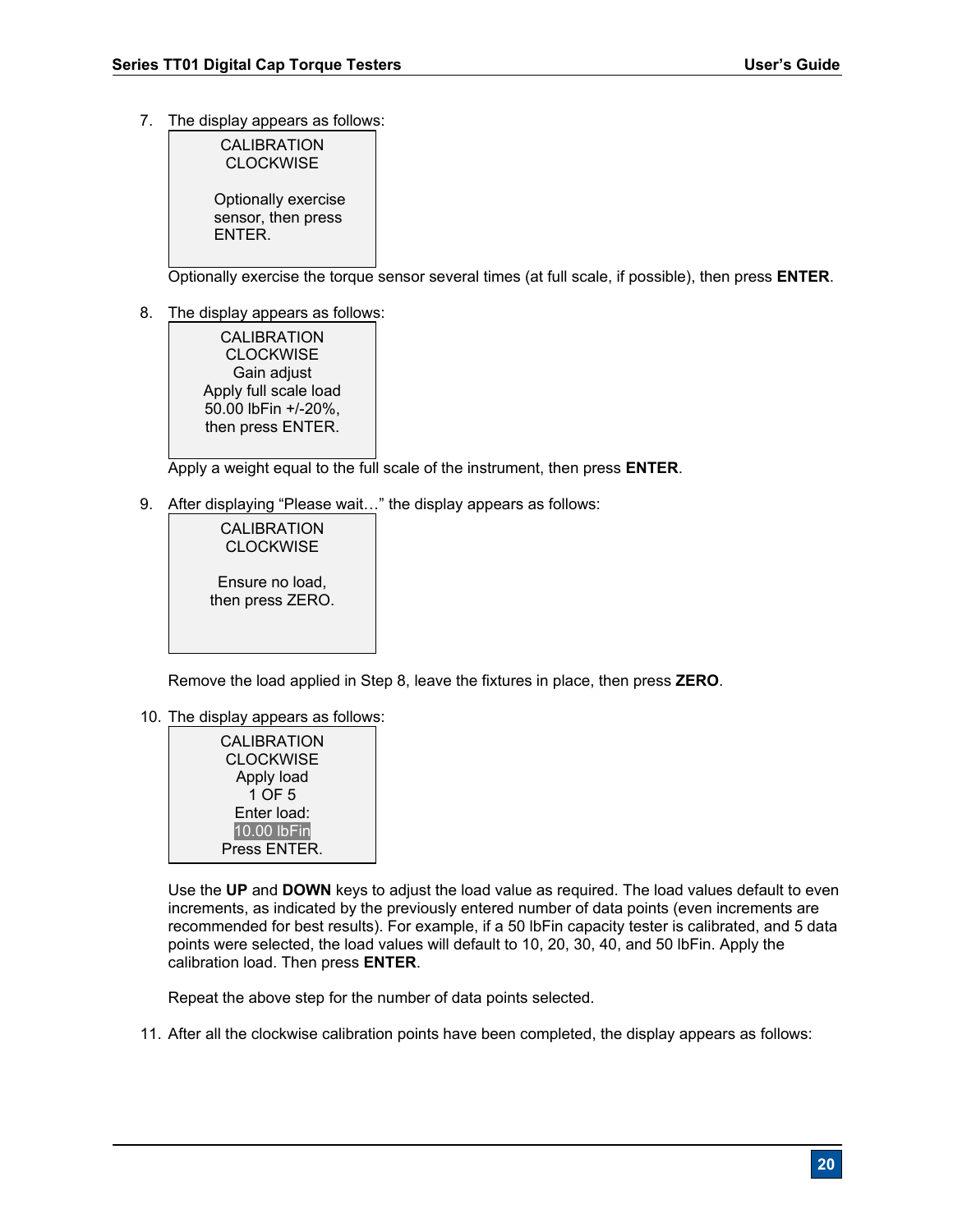| <b>CALIBRATION</b>        |
|---------------------------|
| <b>CLOCKWISE COMPLETE</b> |
| Reverse direction         |
| for counter-clockwise.    |
| Attach necessary          |
| weight fixtures,          |
| then press ENTER.         |

#### Press **ENTER**.

- 12. Attach weight fixtures. The following screens will step through the same procedure as with the compression direction. Proceed in the same manner.
- 13. At the completion of the tension calibration, the display appears as follows:



To save the calibration information, select "Save & exit". To exit without saving the data select "Exit without saving".

14. Any errors are reported by the following screens:



Displayed at the start of calibration if a disallowed unit is selected.

#### CALIBRATION

Load not stable.

Please try again.

Ensure that the load is not swinging, oscillating, or vibrating in any manner. Then try again.

CALIBRATION COMPRESSION Load too low. Please try again.

The calibration weight does not match the set value.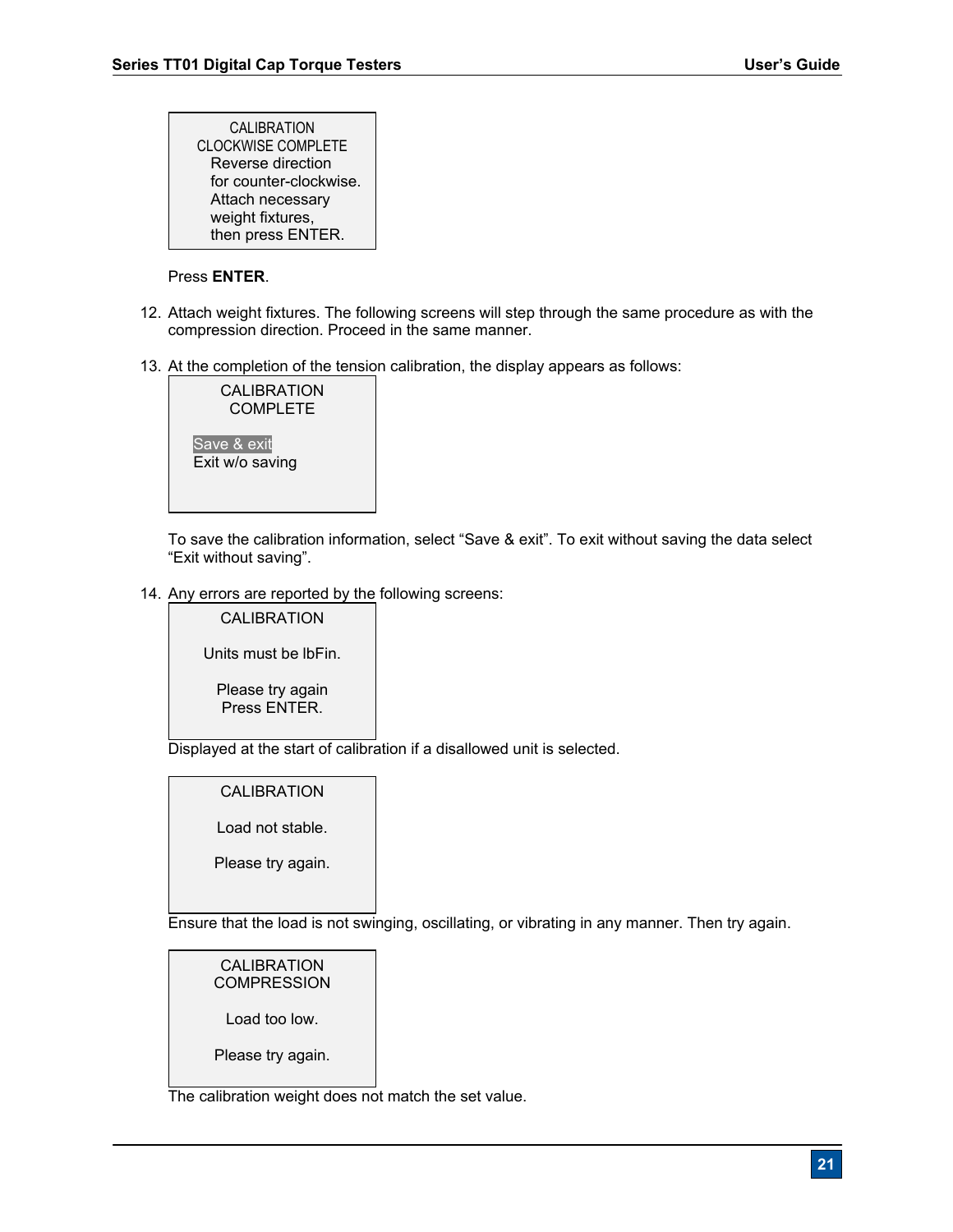CALIBRATION COUNTER-CLOCKWISE Load too close to previous. Please try again.

The entered calibration point is too close to the previous point.

## **14 PASSWORDS**

Two separate passwords may be set to control access to the **Calibration** section and to the menu and other keys. To access the passwords setup screen, select **Passwords** from the menu. The display appears as follows:

| PASSWORDS   |  |
|-------------|--|
| Calibration |  |
| Menu Key    |  |
| Mode Key    |  |
| Zero Key    |  |
| Data Key    |  |
|             |  |

#### **14.1 Calibration Password**

Select **Calibration** from the sub-menu. The display appears as follows:



 Enabled Set Password (0000 – 9999) 5000

To set the password, select **Enabled**, then **Set Password**. Use the **UP** and **DOWN** keys to increment and decrement the value, from 0 to 9999. When the desired value has been selected, press **ENTER**, then **ESC** to exit the sub-menu.

#### **14.2 Menu Key Password**

If enabled, a password must be provided every time the **MENU** key is selected. Select **Menu Key** from the sub-menu. Follow the same procedure as described in the previous sub-section.

#### **14.3 Locking Out Other Keys**

Other keys may be locked out individually. Select any combination of keys (**MODE**, **ZERO**, **DATA**) by pressing **ENTER** in the **Passwords** sub-menu. Pressing a locked key will prompt the message "KEY PROTECTED" and then revert to the previous screen.

#### **14.4 Password Prompts**

If passwords have been enabled, the following will be displayed when pressing the **MENU** key or accessing the **Calibration** section: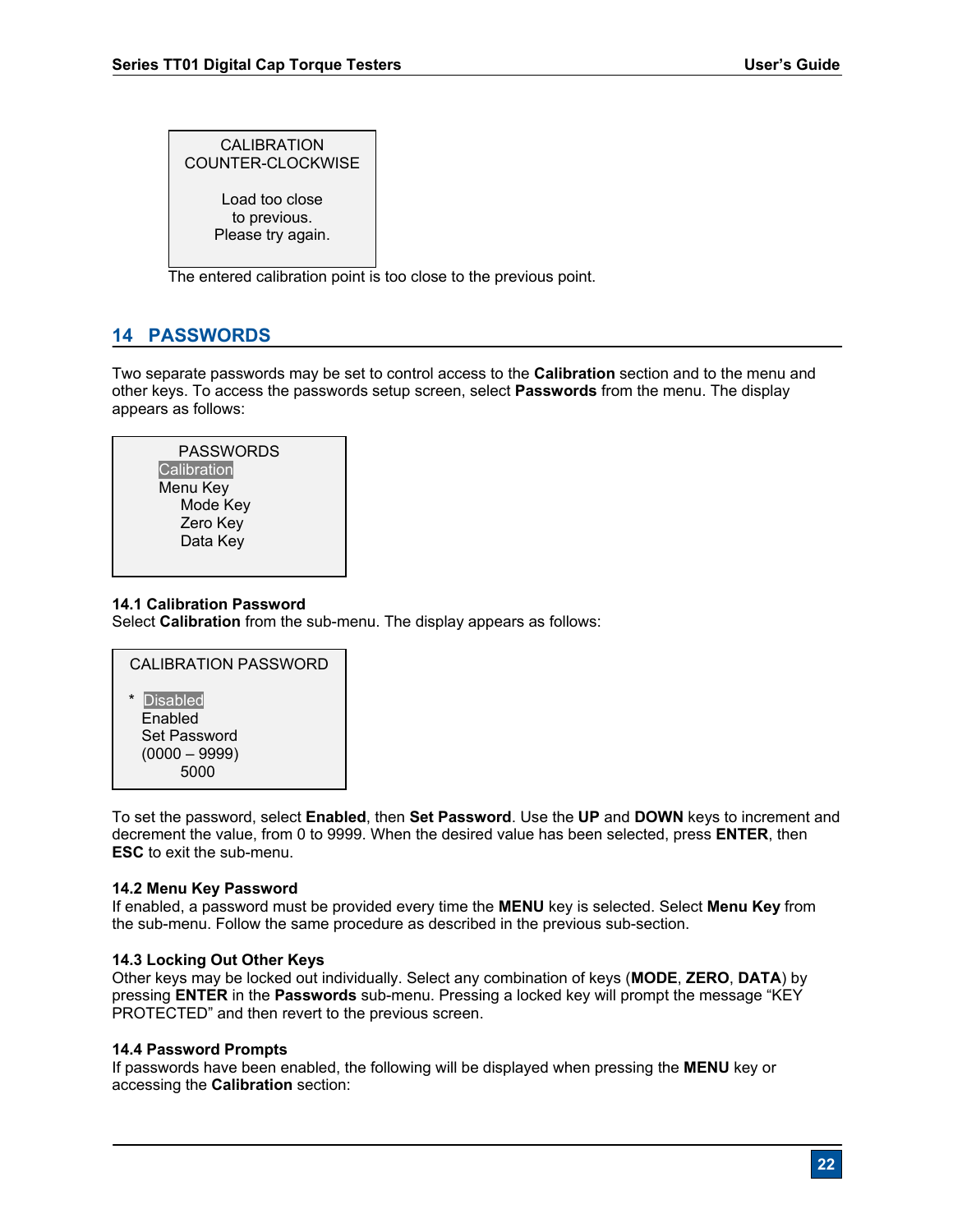| ENTER PASSWORD<br>$(0000 - 9999)$ |  |
|-----------------------------------|--|
| 5000                              |  |

Use the **UP** and **DOWN** keys to select the correct password, then press **ENTER** to continue.

If the incorrect password has been entered, the display appears as follows:

INCORRECT PASSWORD Reset password Request code: XXXX Press ENTER or ESC

To re-enter the password, press ESC to exit to the home screen. Then, access the desired function and enter the password again when prompted.

If the password has been misplaced, it can be reset. Press **ENTER** to generate a *request code*. The *request code* must be supplied to Mark-10 or a distributor, who will then provide a corresponding *activation code*. Enter the *activation code* to disable the password.

## **15 OTHER SETTINGS**

#### **15.1 Automatic Shutoff**

The tester may be configured to automatically power off following a period of inactivity while on battery power. Inactivity is defined as the absence of any key presses or load changes of 100 counts or less. To access these settings, select **Automatic Shutoff** from the menu. The display appears as follows:

| AUTOMATIC SHUTOFF                                                |  |
|------------------------------------------------------------------|--|
| <b>Disabled</b><br>$\star$<br>Enabled<br><b>Set Minutes</b><br>5 |  |

Select **Disabled** to disable automatic shutoff. Select **Enabled** to enable it. The length of time of inactivity is programmed in minutes via the **Set Minutes** parameter. Available settings: *5-30,* in 5 minute increments.

**Note:** If the AC adapter is plugged in, the tester will ignore the **Automatic Shutoff** setting and remain powered on until the **POWER** key is pressed.

#### **15.2 Backlight**

Although the backlight may be turned on and off at any time by pressing the **BACKLIGHT** key, there are several available initial settings (applicable upon powering on the tester). To access these settings, select **Backlight** from the menu. The display appears as follows: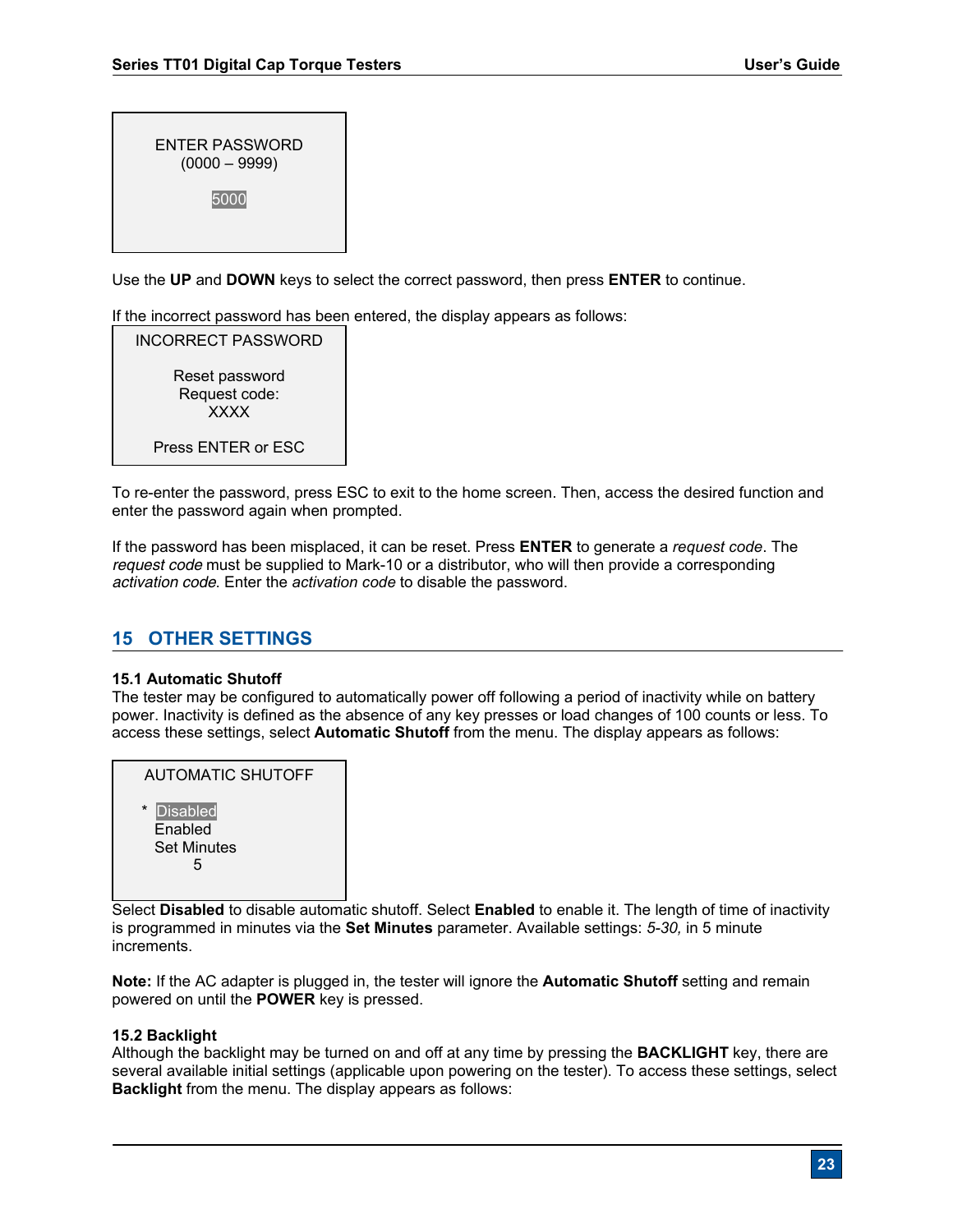| BACKLIGHT                                          |  |
|----------------------------------------------------|--|
| Off<br>On<br>Auto<br>$\star$<br><b>Set Minutes</b> |  |

| <b>Selection</b> | <b>Description</b>                                                                          |
|------------------|---------------------------------------------------------------------------------------------|
| Off              | Backlight to be off upon powering on the tester.                                            |
| $\overline{On}$  | Backlight to be on upon powering on the tester.                                             |
| <b>Auto</b>      | Backlight to be on upon powering tester, but will shut off after a period of inactivity (as |
|                  | defined in the <b>Automatic Shutoff</b> sub-section). The backlight will turn on again when |
|                  | activity resumes. The length of time of inactivity is programmed in minutes via the Set     |
|                  | <b>Minutes</b> parameter. Available settings: 1-10, in 1 minute increments.                 |

**Note:** If the AC adapter is plugged in, the tester will ignore these settings and keep the backlight on, unless the **BACKLIGHT** key is pressed. Selecting the **On** or **Off** setting in the **Backlight** menu will manually turn the backlight on or off as if the Backlight button were pressed.

#### **15.3 LCD Contrast**

The contrast of the display may be adjusted. Select **LCD Contrast** from the menu. The display appears as follows:



Press **ENTER** to modify the contrast. Select a value from 0 to 25, with 25 producing the most contrast.

#### **15.4 Tones**

Audible tones can be enabled for all key presses and alerts, such as overload, set point value reached, etc. The Set Point alert can be configured to be either a momentary tone or a continuous tone (until the load is restored to a value between the set points). To configure the functions for which audible tones will apply, select **Tones** from the menu. The display appears as follows:



#### **15.5 Initial Settings**

The default units and operating mode at power-on may be configured. To access this parameter, select **Initial Settings** from the menu. The screen will display the available modes. An example is as follows: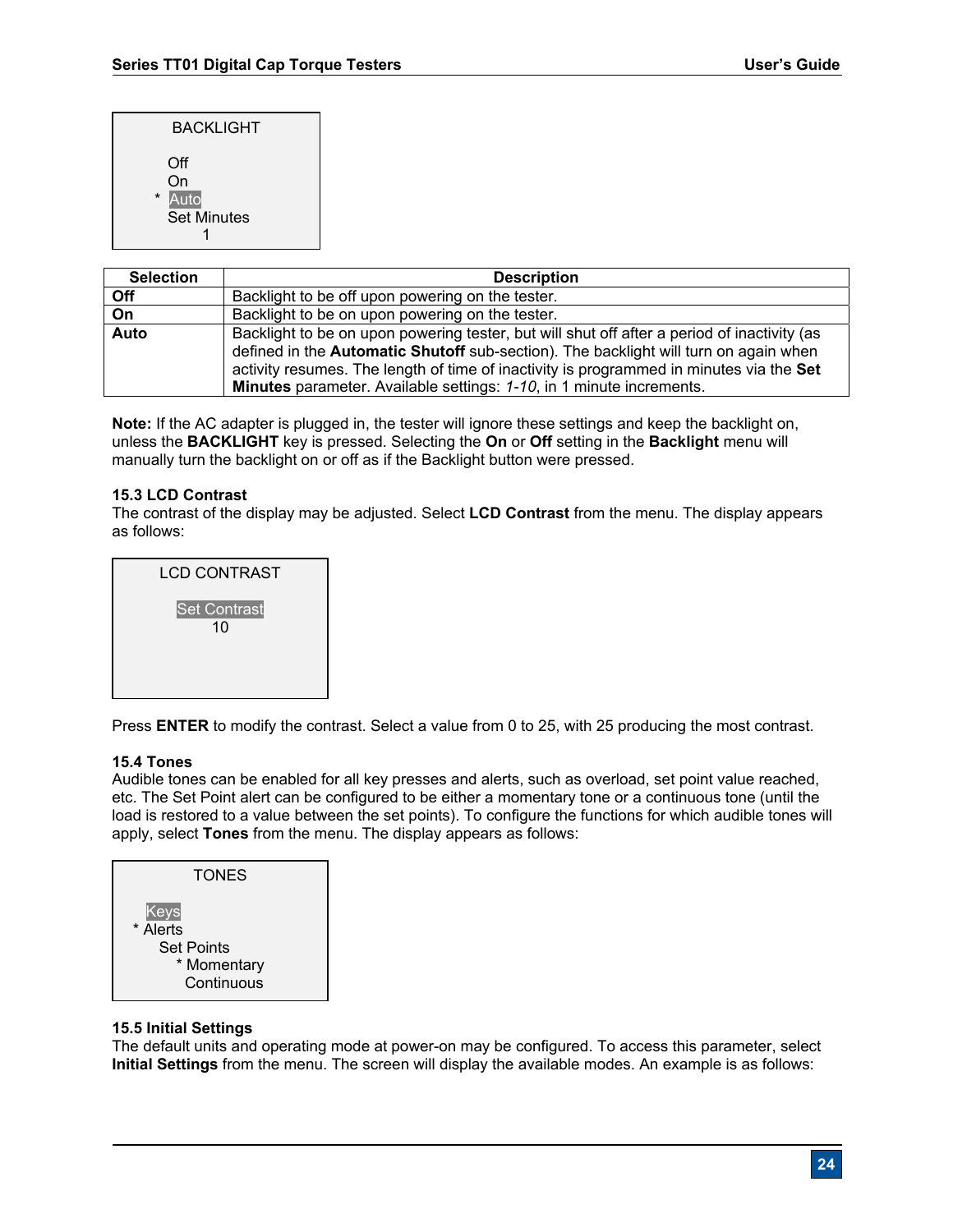| INITIAL SETTINGS                                         |  |
|----------------------------------------------------------|--|
| <b>Units</b><br><b>IbFin</b><br>Mode<br><b>Real Time</b> |  |

For available selections, refer to the **Units** and **Home Screen And Controls** sections.

#### **15.6 Restore Default Settings**

Default factory settings can be restored by selecting **Restore Defaults** from the menu. The settings may be found in the **Specifications** section. The display appears as follows:



#### **15.7 Information / Welcome Screen**

The following screen is displayed at power-up and can be accessed at any time by selecting **Information**:

Digital Torque Tester Series TT01 Model No: MTT01-50 Serial No: 1234567 Version: 1.0 (c) Mark-10 Corp.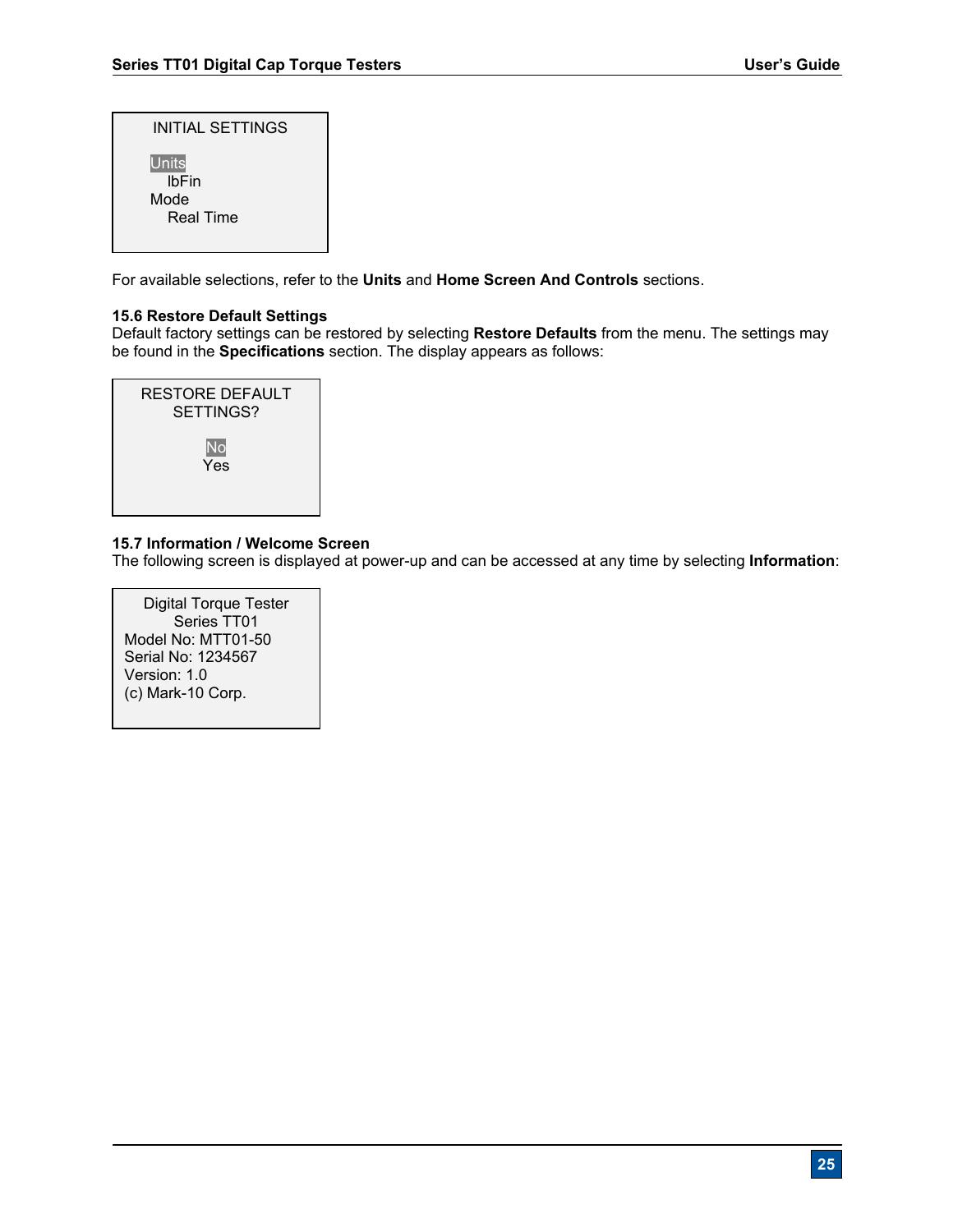## **16 SPECIFICATIONS**

#### **16.1 General**

| Accuracy:                          | $\pm 0.3\%$ of full scale                                                                                     |  |
|------------------------------------|---------------------------------------------------------------------------------------------------------------|--|
| Sampling rate:                     | 7.000 Hz                                                                                                      |  |
| Power:                             | AC or rechargeable battery. Low battery indicator appears when battery level is low, and tester               |  |
|                                    | powers off automatically when power reaches critical stage.                                                   |  |
| <b>Battery life:</b>               | <b>Backlight on:</b> up to 7 hours of continuous use / <b>Backlight off:</b> up to 24 hours of continuous use |  |
| <b>Measurement units:</b>          | ozFin, IbFin, kgFcm, Nm, Ncm                                                                                  |  |
|                                    | USB / RS-232: Configurable up to 115,200 baud.                                                                |  |
|                                    | Mitutoyo (Digimatic): Serial BCD suitable for all Mitutoyo SPC-compatible devices.                            |  |
| Outputs:                           | <b>Analog:</b> $\pm$ 1 VCD, $\pm$ 0.25% of full scale at capacity.                                            |  |
|                                    | <b>General purpose:</b> Three open drain outputs, one input.                                                  |  |
|                                    | Set points: Three open drain lines.                                                                           |  |
| Safe overload:                     | 150% of full scale (display shows "OVER" at 110% and above)                                                   |  |
| Weight:                            | 8.4 lb [3.8 kg]                                                                                               |  |
| Included accessories:              | Set of four posts, AC adapter, battery, USB cable, resource CD (USB driver, MESUR™ Lite                       |  |
|                                    | software, MESUR™gauge DEMO software, user's guide), NIST-traceable certificate of calibration                 |  |
| <b>Environmental requirements:</b> | 40 - 100°F, max. 96% humidity, non-condensating                                                               |  |
| <b>Warranty:</b>                   | 3 years (see individual statement for further details)                                                        |  |

#### **16.2 Dimensions** IN [MM]